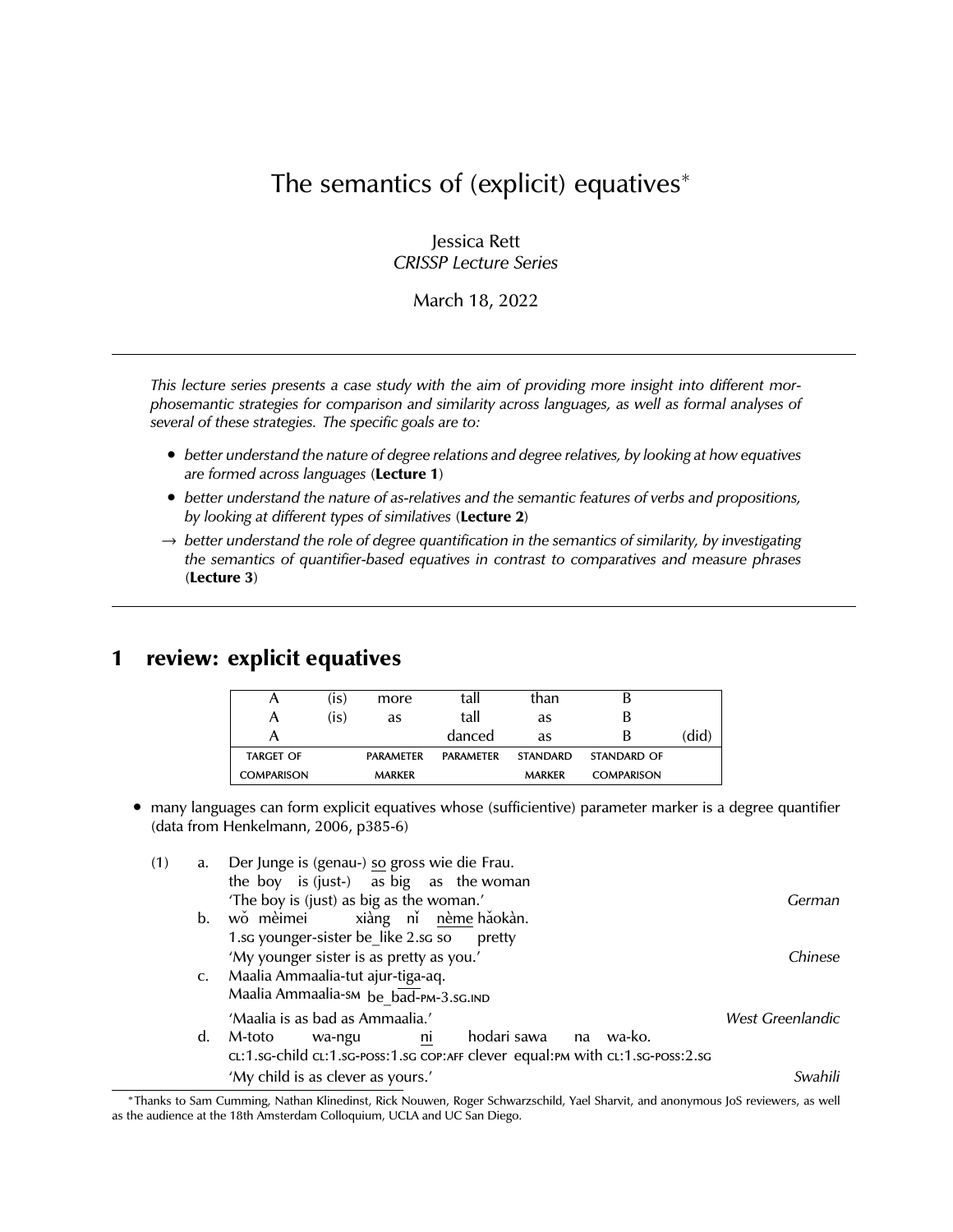• beginning with Bresnan (1973) and Heim (1985): comparative and equative morphemes (=parameter markers) quantify over the degree associated with the adjectival parameter

|  | (2) a. A likes some Australian foods. | individual quantifier |
|--|---------------------------------------|-----------------------|
|  | b. A is more tall than B.             | degree quantifier     |

• individual quantifiers can be analyzed as relating individuals or sets...

|  | (3) a. $\ \text{all}\  = \lambda P \lambda Q \forall x [P(x) \rightarrow Q(x)]$ | individual-based |
|--|---------------------------------------------------------------------------------|------------------|
|  | <b>b.</b> $\ \textbf{all}\  = \lambda P \lambda Q$ . $P \subset Q$              | set-based        |

• ...so too can degree quantifiers<sup>1</sup>

| (4) | a. $\left\  -er \right\  = \lambda D\lambda D'$ . MAX $(D')$ > MAX $(D)$<br>b. $\lbrack\!\lbrack -\text{er} \rbrack\!\rbrack = \lambda D \lambda D'$ . $D' \supset D$ | degree-based<br>set-based |
|-----|-----------------------------------------------------------------------------------------------------------------------------------------------------------------------|---------------------------|
| (5) | a. $\ \text{as}\  = \lambda D \lambda D'$ . $\text{max}(D') \ge \text{max}(D)$<br>b. $\ \text{as}\  = \lambda D \lambda D'. D' \supseteq D$                           | degree-based<br>set-based |

## **2 overview: today's lecture**

- today's goal is to probe the consequences of the standard analysis of (sufficientive) explicit equatives
	- what predictions it makes about factor modification and NPI-licensing (Rett, 2010)
		- (6) a. He is as happy to lose his honor as he is to lose so much as a dime. b. She is as happy now as ever before.
	- what predictions it makes about the 'exactly' interpretation and scalar implicature (Horn, 1972)
		- $(7)$  A: B doesn't want a bodyguard who is shorter than he is. Is A a possibility? B: Yes, A is as tall as B is (in fact, she's taller).
	- what can be said about the evaluativity difference between equatives and comparatives (Rett, 2015b)
		- (8) a. A is shorter than  $B \rightarrow B$  is short. b. A is as short as  $B \rightarrow B$  is short.
	- what can be said about 'at most' equatives (in particular, MP equatives, Rett 2015a)...
		- (9) a. Some barrel organs are as heavy as 100lbs.
			- b. Skunk cannabis potency is sometimes as high as 20%.
	- ...and what all of that can tell us about manner implicature, and (if we have time) modified numerals
- we'll learn about degree quantifiers in general, and conversational implicature in general

## **3 degree quantifiers and the equative quantifier**

## **3.1 degree semantics**

• gradable adjectives (Seuren, 1984; Cresswell, 1976; Hellan, 1981; Hoeksema, 1984; von Stechow, 1984)

(10)  $\llbracket \text{tall} \rrbracket = \lambda x \lambda \mathbf{d} \cdot \text{tall}(x, \mathbf{d})$ 

<sup>1</sup>Where  $\text{max}(D) = \iota d \in D[\forall d' \in D[d' \neq d \rightarrow d' < d]]$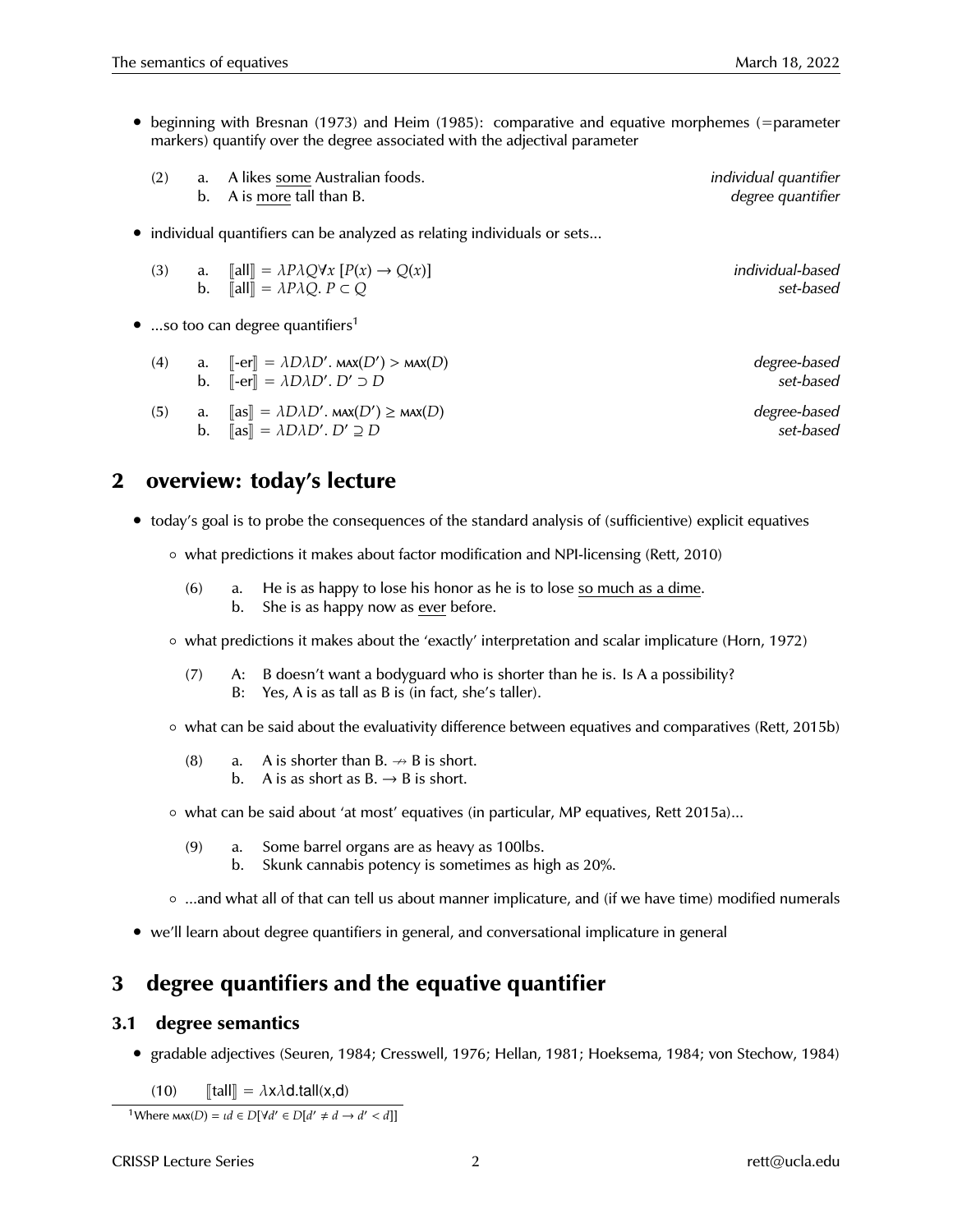- antonyms (e.g. *tall*/*short*) differ in their ordering (Seuren, 1984; von Stechow, 1984, a.o.).
	- (11) A is taller than  $B \rightarrow B$  is shorter than A.
	- (12) context: B is 5ft tall.
		- a.  $\lambda$ d.tall(b,d) = (0,5]
		- b.  $\lambda$ d.short(b,d) = [5, $\infty$ )
		- I'll be using standard interval notation, i.e.

(13) a. **open**:  $(a, b) = \{x : a > x > b\}$ b. **upper closed**:  $(a, b] = \{x : a > x \ge b\}$ c. **lower closed**:  $[a, b) = \{x : a \ge x > b\}$ d. **closed**:  $[a, b] = \{x : a \ge x \ge b\}$ 

• degree semantics has a specialized type-shifter that is sensitive to the direction of its scales (Heim, 2000)

(14) 
$$
\max(D_{+/-}) = \iota d \forall d' [d' \neq d \rightarrow d' <_{+/-} d]
$$

- MPs can be type-shifted to denote sets of degrees (Schwarzschild, 2005; Kennedy, 2015)
	- (15)  $\|6ft\| = \lambda d.d \le 6ft$  or = (0,6ft]
- a note of later importance: MPs with plural subjects that receive an 'exactly' interpretation carry a homogeneity presupposition<sup>2</sup>
	- (16) The linguists are 5ft tall.
		- a. 'at least': the linguists are all *d*-tall, for some *d* ≥ 5ft, or the shortest linguist is at least 5ft tall
		- b. 'exactly': the linguists are all exactly 5ft tall, or the shortest linguist is exactly 5ft tall

### **3.2 the semantics of comparatives and equatives**

- two types of comparatives (and equatives):
	- 1. **clausal** comparatives are those whose internal argument is a clause (has overt tense morphology) or a plausible clausal source ('Reduced Clausal Approach' to e.g. *John is taller than Sue*).
	- 2. **phrasal** comparatives have no plausible clausal source
	- (17) a. He doesn't look older than 23 (\*is/\*looks). b. No man is stronger than himself (\*is). (Hoeksema, 1983)

- the semantics of the comparative and equative (von Stechow, 1984; Heim, 2000):
	- (18) a.  $\left[\text{[-er]} \right] = \lambda D\lambda D'$ .  $\text{MAX}(D') > \text{MAX}(D)$ <br>b.  $\left[\text{[ge]} = \lambda D\lambda D'$ .  $\text{MAX}(D') > \text{MAX}(D)$ b.  $\[\mathsf{as}\] = \lambda D \lambda D'$ .  $\mathsf{max}(D') \geq \mathsf{max}(D)$

(i) a. Peter saw the linguists. (all of the linguists)

<sup>&</sup>lt;sup>2</sup>The homogeneity presupposition is not unique to plural MP constructions; it has been proposed elsewhere to account for other behavior of plurals, including bare plurals, plural definites, plural pronouns, conjunctions, etc. (Lappin, 2000; Barker, 2002). One illustration of the HP is the apparent variability of plurals receiving individual predication, as in (i) from Malamud (2012).

b. Peter didn't see the linguists. (not any of the linguists)

The idea is that the HP can account for what is intuitively an exhaustive interpretation of the plural relative to each context. Others have discussed these data in terms of the 'Strong Meaning Hypothesis' (see especially Krifka, 1996).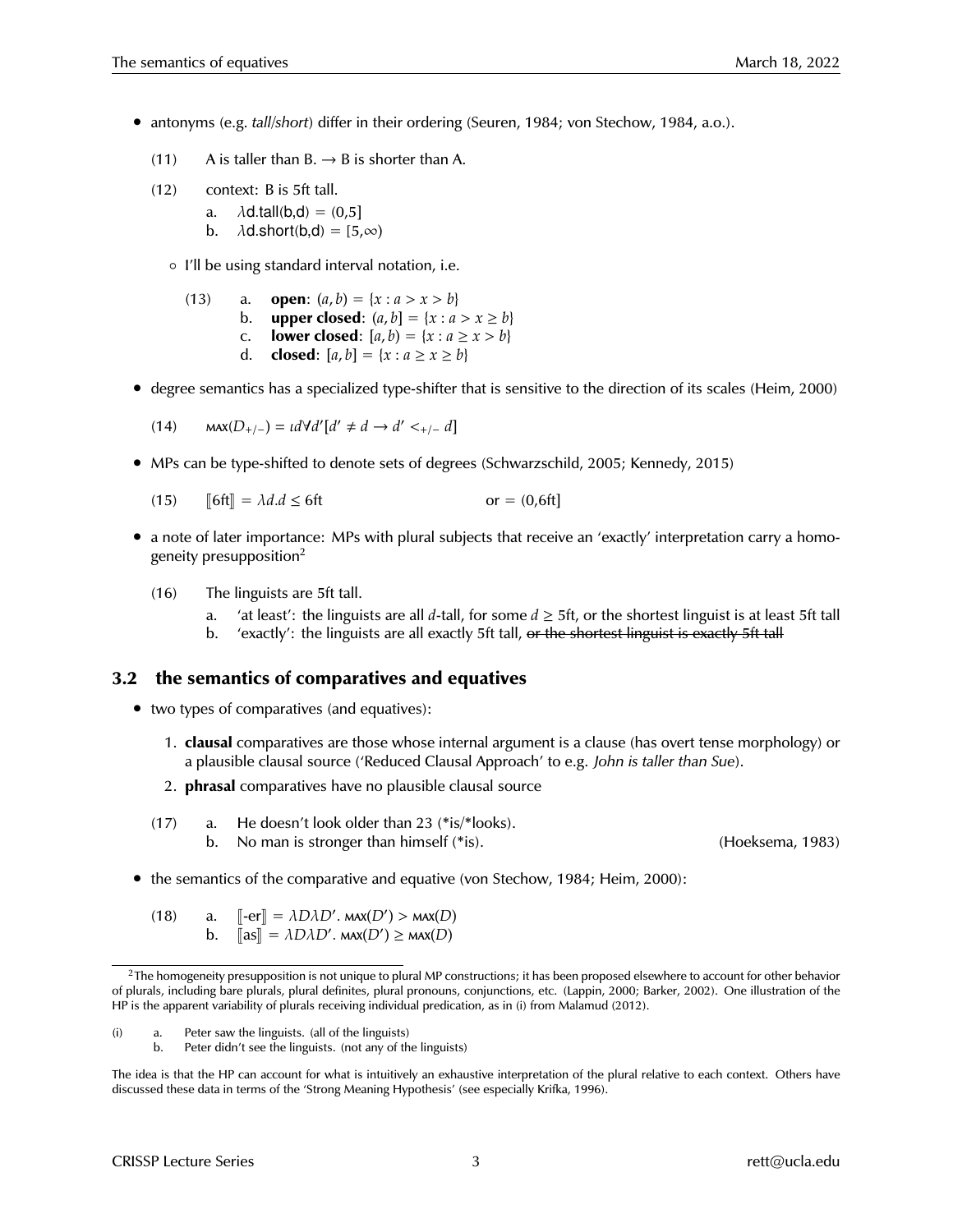(19) A is as tall as/taller than B (is).

| мах( $\lambda d.\mathsf{tall}(\mathsf{a},\mathsf{d})) >$ мах( $\lambda d'.\mathsf{tall}(\mathsf{b},\mathsf{d}'))$ | comparative |
|-------------------------------------------------------------------------------------------------------------------|-------------|
| b. $max(\lambda d.tall(a,d)) \ge max(\lambda d'.tall(b,d'))$                                                      | equative    |

- NPIs are licensed in the targets of comparatives and equatives (Ladusaw, 1979; Seuren, 1984; von Stechow, 1984; Hoeksema, 1983, 1984; Heim, 2003)
	- (20) a. She is happier now than ever before. b. He would rather die than lift a finger. He would rather die than lift a finger.
	- (21) a. He is as happy to lose his honor as he is to lose so much as a dime. b. She is as happy now as ever before.
		- the *any* in targets of comparatives appears to be free-choice *any*; perhaps DE degree quantifiers and individual quantifiers license different NPIs (Hoeksema, 1983)
			- (22) a. This girl is smarter than almost any boy. b. One diamond is more valuable than almost any number of bricks.
- this is predicted given two assumptions (cf. Hoeksema, 1983):
	- 1. that the standard clauses of comparatives are downward-entailing (DE)
		- (23) A function *f* of type  $\langle e, \langle d, t \rangle$  is **downward-monotonic** iff  $\forall x, d, d'$  [ $f(x)(d) \land d' < d \rightarrow f(x)(d')$ Heim (2000)
	- 2. that the comparative and equative are degree quantifiers, which means we have to test for downward entailingness in their degree arguments
		- (24) context: A is 6ft tall, B is 5ft tall, C is 4ft tall.
			- a. A is taller than  $B. \rightarrow B$  is taller than C.
			- b. A is taller than  $B \rightarrow B$  is taller than A.
			- c. C is shorter than  $B \rightarrow C$  is shorter than A.
			- d. C is shorter than B.  $\rightarrow$  B is shorter than C.
		- (25) context: A is 6ft tall, B is 5ft tall, C is 4ft tall.
			- a. A is as tall as  $B \rightarrow B$  is as tall as C.
			- b. A is as tall as  $B \rightarrow B$  is as tall as C.
			- c. C is as short as  $B \rightarrow C$  is as short as A.
			- d. C is as short as  $B \rightarrow B$  is as short as C.
			- the equative entailment patterns only go through on the 'at least' interpretation of equatives; more in §3.3
			- the negative-antonym entailment patterns only go through in a context in which all relevant individuals are considered short because equatives formed with negative relative adjectives are evaluative; more in §3.4
- it also has the capacity to account for the fact that sufficientive-based explicit equatives are modifiable, just like comparatives are
	- (26) a. A is much/totally/two times taller than B.
		- b. A is exactly/at least/twice as tall as B.
		- the semantics of *at least*/*exactly*, especially given our equative denotation, is tricky (Buring, 2007)
		- the semantics of factor modifiers like *twice* is also tricky, for different reasons (Croft and Cruse, 2004)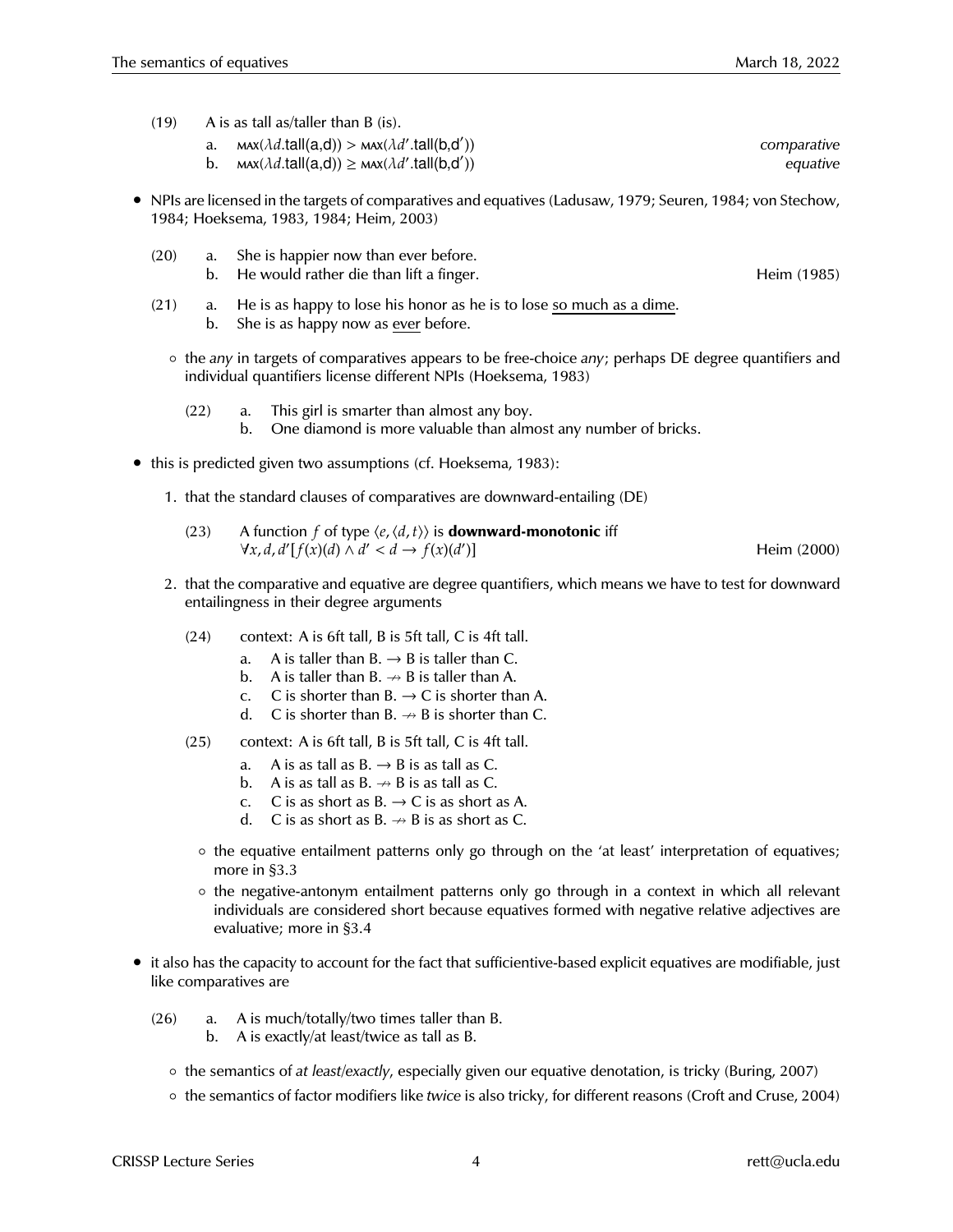- (27) a. A is half as tall as  $B \rightarrow AB$  is twice as tall as B.
	- b. A is half as short as  $B \leftrightarrow A$  is twice as short as B.
- the degrees some of these words modify are differential degrees (Bale, 2008), not any of the two core degree arguments themselves; to account for this, we need to add a differential degree argument

### **3.3 the weak reading**

- in general, clausal equatives are ambiguous between a weak ('at least') and strong ('exactly') interpretation
	- $(28)$  A is as tall as B  $(is)$ ...
		- a.  $\ldots$  so you were wrong to say he is taller.
		- b. ...in fact, he's taller.  $\blacksquare$

• since Horn (1972), this ambiguity has been characterized just like the inclusive/exclusive ambiguity for *or*: as the result of a quantity implicature

- *as* lexically encodes the weak, ≥ interpretation
- $\circ$  and equatives come to have the strong, = interpretation via a quantity implicature due to the competition between equatives and comparatives
- (this takes for granted that equatives and comparatives are on the same Horn scale, or have identical parse trees (Katzir, 2007), but that there is an asymmetric entailment relationship between them)
	- (29) a. A is taller than  $B \rightarrow A$  is as tall as B. b. A is as tall as  $B \rightarrow AB$  is taller than B.

**Figure 1**: *The traditional Horn scale for comparatives and equatives*



### **3.4 comparison constructions and evaluativity**

- a degree construction is evaluative iff it requires that some degree exceed a contextually-valued standard
- since positive constructions are evaluative, a good test for evaluativity is whether or not a construction entails its positive-construction counterpart (Bierwisch, 1989)
	- (30) a. A is shorter than  $B \rightarrow B$  is short.
		- b. A is as short as  $B \rightarrow B$  is short.
- with respect to evaluativity, there are three types of degree constructions:
	- 1. constructions that are always evaluative

| (31) | a. B is tall/short.             | positive constructions |
|------|---------------------------------|------------------------|
|      | b. Is B tall/short?             | polar degree questions |
|      | c. A is more tall/short than B. | analytic comparatives  |

◦ also any construction with an 'extreme' adjective (Paradis, 2001), which lexicalize evaluativity

- also any construction with an 'evaluative DP,' e.g. *some amount of* (Bolinger, 1972)
- analytic comparatives are only evaluative if there is a synthetic counterpart (Matushansky, 2001)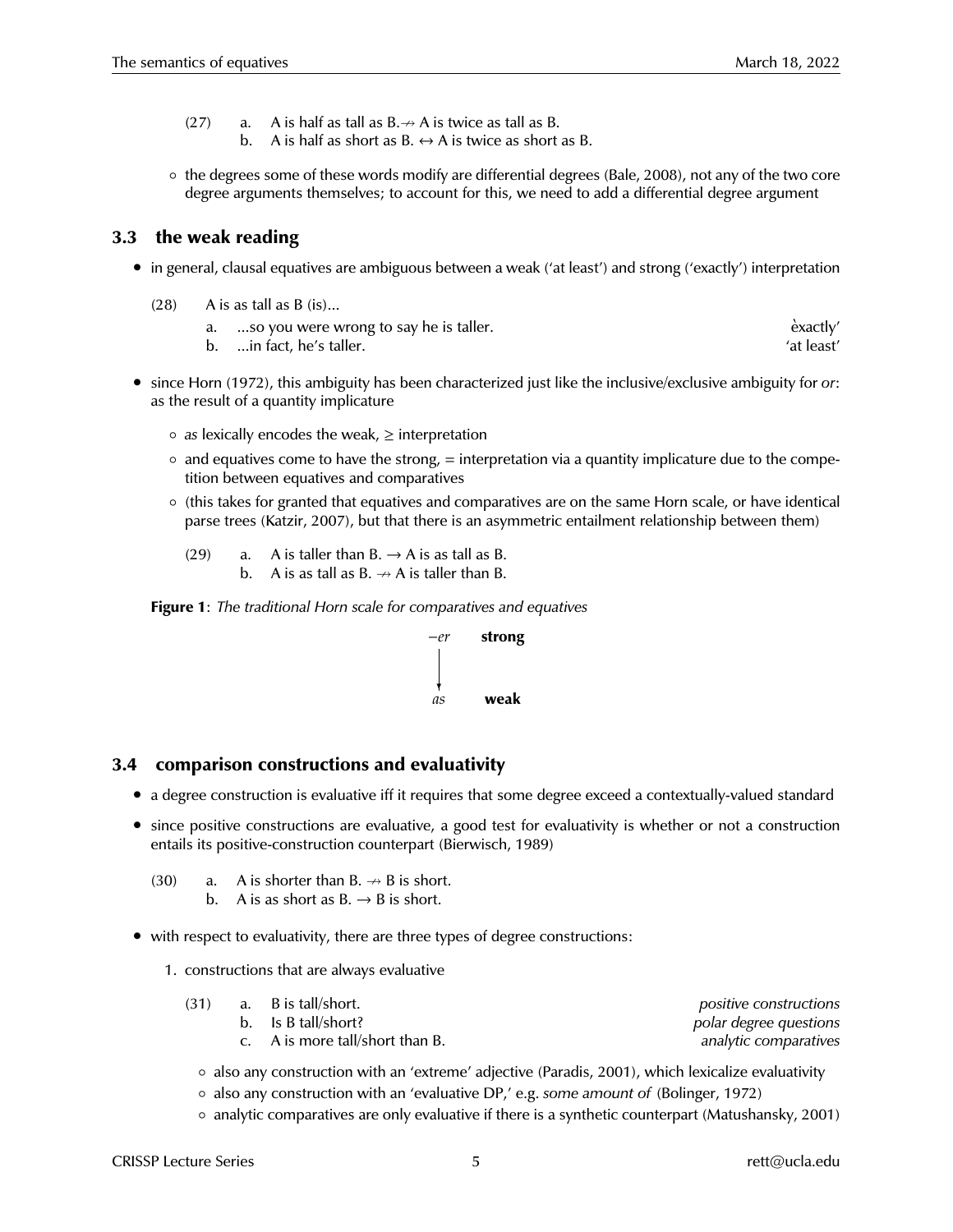2. constructions that are never evaluative (when formed with relative adjectives)

| (32) | a. B is 5ft tall.              | measure phrase constructions                |
|------|--------------------------------|---------------------------------------------|
|      | b. A is taller/shorter than B. | positive or negative synthetic comparatives |

- for an interesting exception to the MP construction claim, see Doetjes (2012)
- 3. constructions that are evaluative with negative antonyms (or are marked for other reasons, see §4.1)

| (33)<br>a. How tall is B?             | positive-antonym degree questions      |
|---------------------------------------|----------------------------------------|
| b. $\overline{B}$ is that tall (too). | positive-antonym degree demonstratives |
| c. A is as tall as B.                 | positive-antonym equatives             |
| d. Bs are as tall as 100ft.           | MP equatives                           |
|                                       |                                        |

- traditionally, the puzzle of evaluativity has been discussed exclusively in terms of the contrast between the evaluative positive construction (31-a) and the never-evaluative constructions in (32):
	- the puzzle being, how can we possibly account for a semantic property that pops up in the absence of explicit degree morphology (i.e. the positive construction), but goes away in the presence of explicit degree morphology (i.e. the comparative or MP constructions)?
	- a traditional solution (Cresswell, 1976): a null morpheme
		- (34) POS  $\rightarrow \lambda G_{(e,(d,t))}\lambda x \exists d[G(x,d) \wedge d > s]$ , for some contextual standard *s*

"As far as I can tell, there is no independent justification for introducing POS; it is merely a device for fixing up the semantics." (Klein, 1980, 3)

"The operator "positively," call it POS, is invisible, which made E. Klein think that it doesn't exist." (von Stechow, 1984, 59)

- it also doesn't exist in overt form in any natural language we've seen (Grano, 2012)...
- ...and anyway, the prediction that evaluativity only crops up in the absence of overt degree morphology is false, as demonstrated in (33)
- my proposal (Rett, 2015b): evaluativity comes about as a conversational (Gricean) implicature
	- in positive constructions (and evaluative DPs), it arises as a uninformativity-based quantity implicature
		- ∗ Grice used this sort of implicature to explain the interpretation of tautologies, like *War is war*
		- ∗ unlike scalar implicature, this type of quantity implicature is not cancelable or detachable
		- ∗ but it is sensitive to discourse status, like other conversational implicatures (van Kuppevelt, 1995)
		- ∗ and, like other types of conversational implicature, it's embeddable
			- (35) A: C seems unfazed by the fact that he is a victim of a pyramid scheme. B: Well, you know, C has always believed that bankers will be bankers.
			- (36) A believes that B is tall.
	- in all other cases, it arises as a markedness-based manner implicature
		- ∗ *x* is more marked than *y* iff they share an identical parse tree (Katzir, 2007) and are mutually entailing but one is more marked than the other
		- ∗ negative antonyms are more marked than positive ones (Lehrer, 1985; Heim, 2007), and so the forms in (33) are otherwise mutually entailing (aside from evaluativity considerations)<sup>3</sup>
		- ∗ this is also why analytic comparatives are evaluative when a synthetic one is possible (cf. (31-c))
		- ∗ with manner implicatures, we get the same non-cancelability as with non-scalar quantity implicatures (Huitink and Spenader, 2004)...

 $3$ This is only true of the strengthened, 'exactly' interpretation! So I have to stipulate that quantity implicatures are calculated before manner implicatures, or say something about generalized conversational implicatures.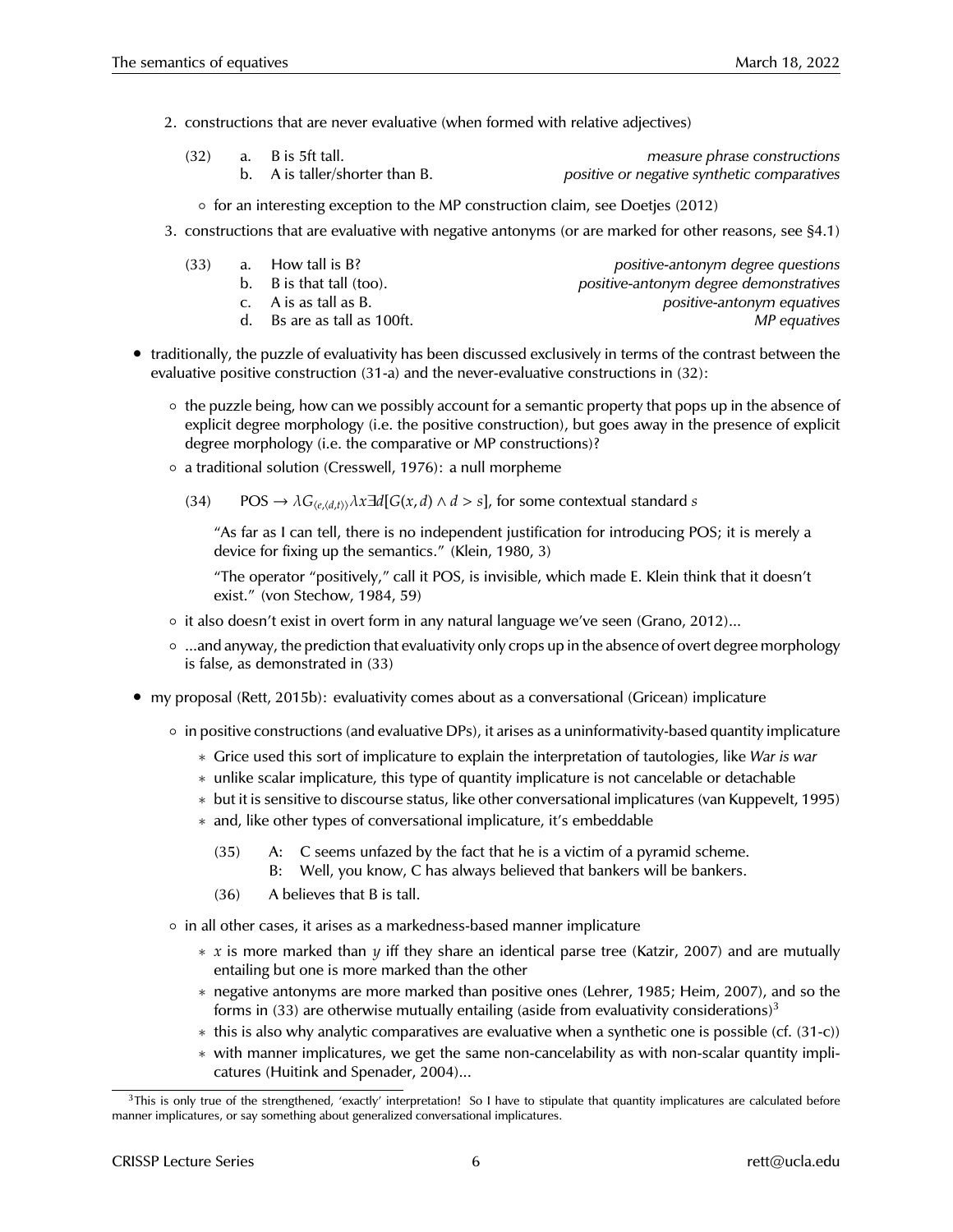- (37) a. I am not ignorant of this... #in fact, I am unaware of it. *litote*, Horn (1991)
	- b. B caused the sheriff to die... #in fact, he killed him outright. *periphrasis*
	- c. A is as short as B... #in fact, neither of them are short at all.
- ∗ but, also like other conversational implicatures, this (non-)cancelability is subject to discourse constraints (van Kuppevelt, 1995)
	- (38) A: I'm a little worried about the actor playing me in the movie. Is she tall or short?
		- B: *(to the casting agent)* How short is Susan again? (cf. *How tall..?*)
		- A: That's fine, as long as she's short. (cf. #as long as she's tall)
- ∗ and manner implicatures are also (optionally) embeddable<sup>4</sup>
	- (39) The judge believes that B caused the sheriff to die.
		- a. B was only indirectly responsible for the sheriff's death *local*
		- b. The speaker is being indirect for reasons of politeness or delicacy *global*
	- (40) C believes A is as short as B.
		- a. C is confused about heights, but she believes B is short, and she believes A and B are equally tall *local*
		- b. C knows A and B are both 5ft tall, but she doesn't know that counts as short (but the speaker does) *global*
- see the appendix for some formal detail, if you're into that sort of thing
- the original proposal didn't include a compositional analysis, but there is an RSA-based account outlined in Bumford and Rett (2021)

#### **FORMAL TOOLBOX**

- 1. a formal analysis of *as* as a relativizer (ideally one that doesn't require it be base-generated in its argument's position)
- 2. a type-general notion of predicate modification
- 3. existential closure, a way to bind variables that aren't overtly bound
- 4. a way to associate predicates with optional non-arguments, e.g. times, manners (homomorphism  $\tau$ )
- 5. a way to  $\lambda$ -abstract over non-lexicalized arguments in matrix clauses (a type-raiser)
- 6. the Quantity maxim, to predict the weak/strong ambig. and the evaluativity of positive constructions
- 7. the Manner maxim, to predict the evaluativity of marked degree constructions

### **3.5 interim summary**

- it should be no surprise, at this point, that (sufficientive-based) explicit equatives, like explicit comparatives, are formed with degree quantifiers (encoded in the parameter-marking *as* and *-er*, respectively)
- in this section we've reviewed some lesser-known consequences of this stance, including:
	- we make the right predictions about the licensing of NPIs in (sufficientive-based) explicit equatives
		- ∗ notably, there is a prediction from Lecture 1 that NPIs are not licensed in implicit equatives or demonstrative-based explicit equatives
		- ∗ is there any typological survey or discussion of this sort?
	- we make the right predictions (for the most part, more soon) about the weak/strong meaning alternation if we assume something like the Maxim of Quantity

<sup>4</sup>So there is no reason to encode scalar implicatures in a null operator, there's nothing special about their embeddability (Rett, 2020)!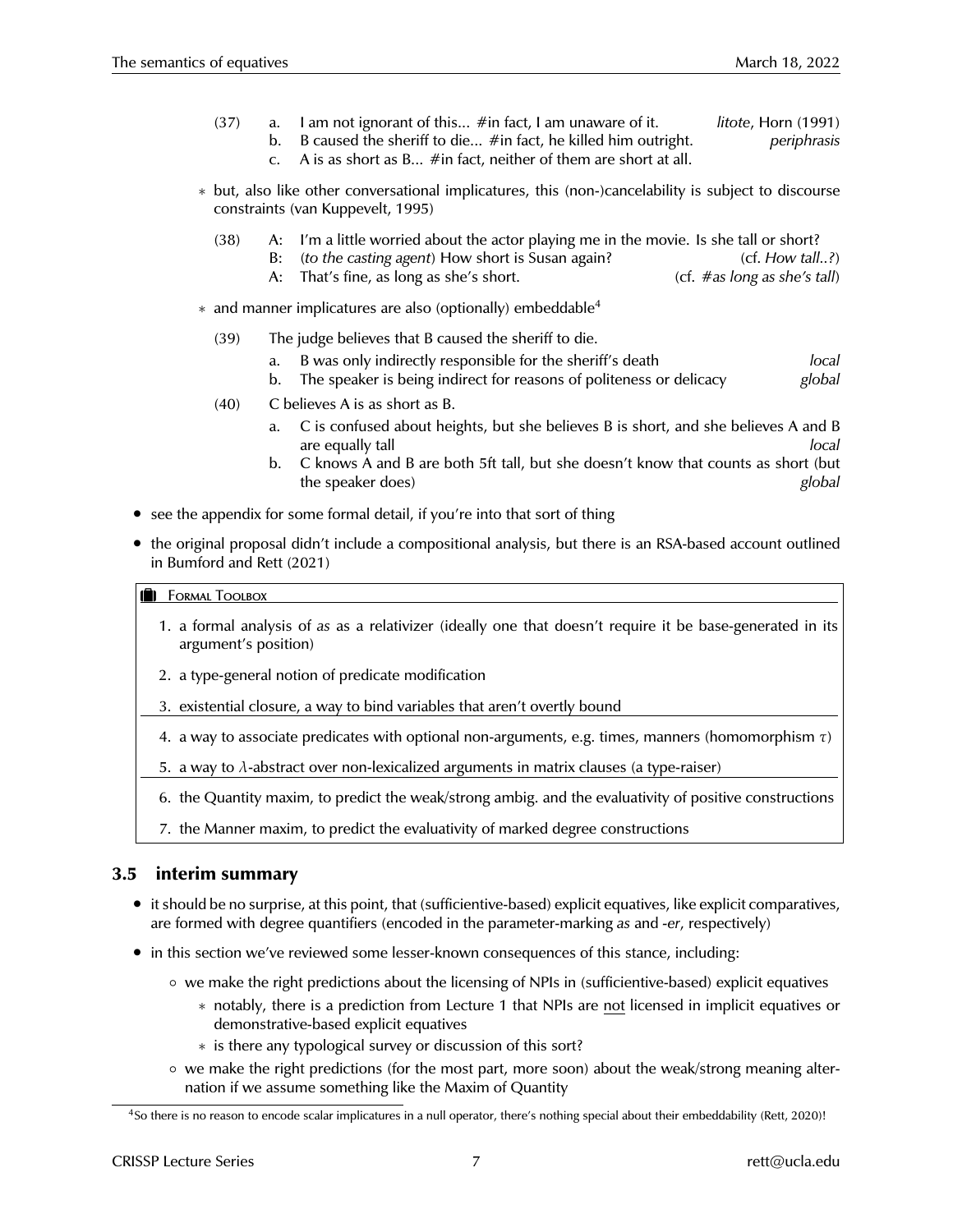- and we can account for the evaluativity patterns of equatives (especially in contrast to comparatives) if we assume the Maxim of Manner and Quantity
- but it is unfortunately simply not true that explicit equatives only receive an 'at least' or 'exactly' interpretation: the fact is that some equatives can receive 'at most' interpretations, making their compositional semantics significantly more complicated

## **4 'at most' interpretations**

- there are is one apparent problem for the relatively straightforward analysis presented above: some equatives receive what seems to be an 'at most' interpretation
	- (41) a. A can eat as many calories as B without putting on weight. *'at most,' 'at least,' or 'exactly'* b. B may attend as many courses as C. *'at most,' 'at least,' or 'exactly'*
- the same 'at most' readings crop up for numerals which are also generally characterized as ambiguous between an 'at least' and 'exactly' interpretation – in the same contexts (Carston, 1988; Geurts, 2006)

| (42) | a. A can have 3,000 calories without putting on weight. | 'at most,' 'at least,' or 'exactly' |
|------|---------------------------------------------------------|-------------------------------------|
|      | b. B may attend six courses (and must attend three).    | 'at most,' 'at least,' or 'exactly' |

• however, these readings only arise in weak modal contexts

| (43) | a. B must attend as many courses as C. | 'at least' or 'exactly' |
|------|----------------------------------------|-------------------------|
|      | b. B must attend six courses.          | 'at least' or 'exactly' |

- the 'at most' interpretation in (41) and (42), then, can be explained as follows (Breheny, 2008):
	- numerals and equatives can (but need not) have an 'exactly' interpretation under weak modals
	- then (42-b) means 'There's a world, compatible with the rules, in which B attends exactly six courses'
	- in some contexts, this is consistent with the rule setting a lower bound, yielding the 'at most' reading
- so these 'at most' readings are only apparent, i.e. arise as the result of predictable structural considerations
- but there is one final type of equative that receives an 'at most' interpretation, and accounting for that is a little more complicated

## **4.1 measure phrase equatives**

• it turns out that, in English, explicit comparatives and explicit equatives can have MP standards<sup>5</sup>

### (44) **MP comparison constructions**

- a. Some barrel organs are heavier than 100kg. *comparative*
- b. Some barrel organs are as heavy as 100kg. *equative*
- relative to MP comparatives and clausal equatives, MP equatives (MPEs) have a restricted distribution.
	- the target value must be a range (**the range restriction**); inclusive-or
	- the standard value must count as high (**the evaluativity restriction**)

<sup>&</sup>lt;sup>5</sup>I know of no language other than English that allows MPEs, although some dialects of Spanish seem to tolerate them. In order to have MPEs, a language would need to i) have a degree-quantifier equative strategy, ii) which doesn't require that the target and standard be of the same syntactic category; iii) which doesn't require that the standard be a clause; and iv) which doesn't require that its standard denote an individual (cf. genitive-marking constructions, Haspelmath and Buchholz 1998).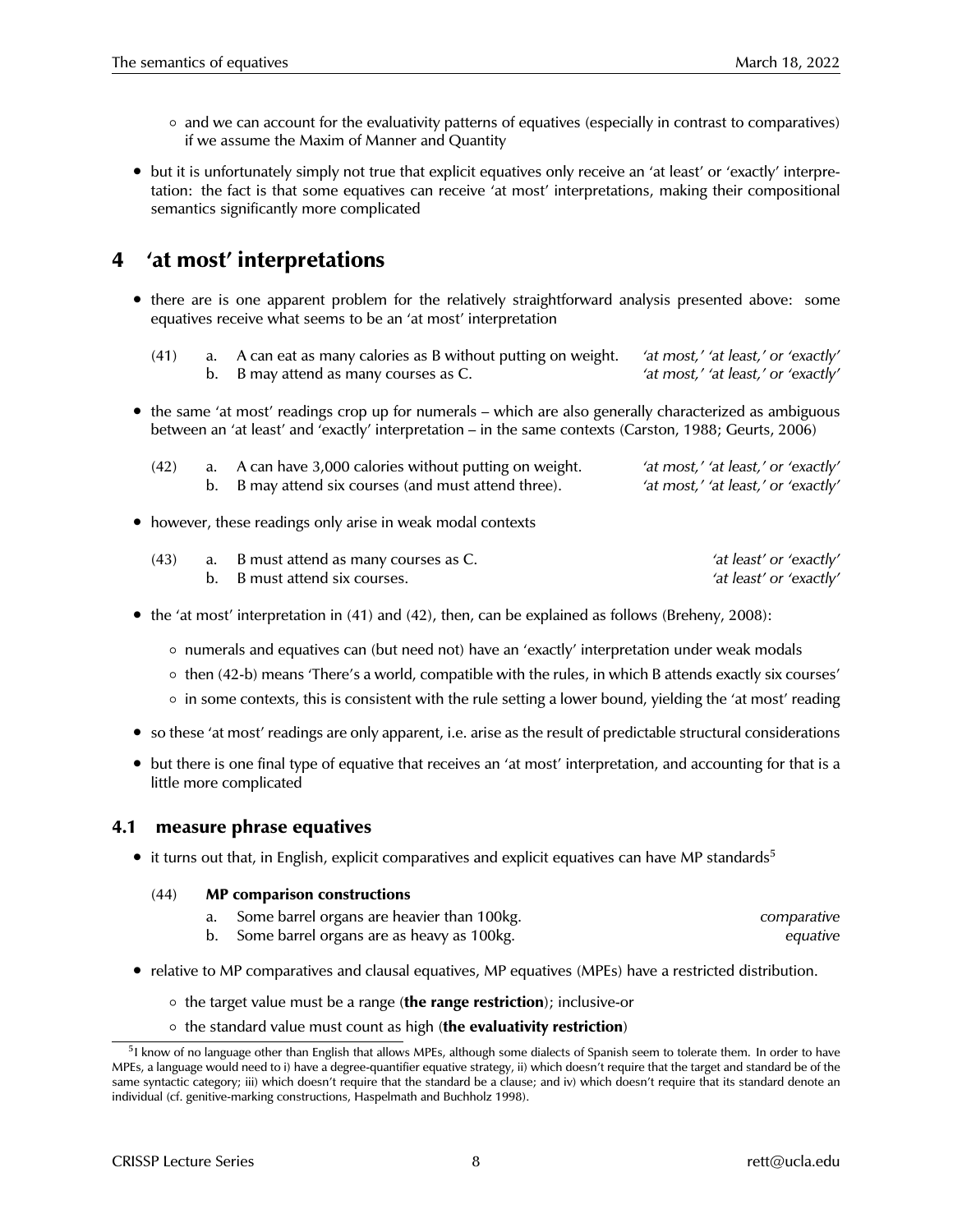| term           | definition                        | example from $(44)/$ ?? |
|----------------|-----------------------------------|-------------------------|
| target         | external argument                 | some barrel organs      |
| standard       | internal argument                 | 100kg/the organ grinder |
| parameter      | dimension of measurement          | heaviness               |
| target value   | parameter measure of the target   | example: [20kg,100kg]   |
| standard value | parameter measure of the standard | examples: 100kg, 200kg  |

| Figure 1: Some terminology |  |  |  |
|----------------------------|--|--|--|
|----------------------------|--|--|--|

- the range restriction is typically satisfied by a plural or modal target
	- (45) a. The Watts Towers are as tall as 30m.
		- b. The river is as wide as 20ft at points.
		- c. The baby wakes up as many as 5 times a night.
		- d. The price of gold is expected to go as high as \$2,000.
		- e. The newest wetsuit is capable of going as deep as 1,000 meters.
- the evaluativity restriction is shown for these 'punctual-target' examples<sup>6</sup>:
	- (46) a. I know 5 other DJs personally, one is as old as 55 and he doesn't even use vinyl any longer.¶ b. Hutchison hasn't always scored a zero. In fact, she once scored as high as 50.¶
		- c. With a collection to rival famous shoe addict Imelda Marcos, the 27-year-old owns as many as 100 pairs of Christian Louboutin heels, each worth around £600.¶
- additional evidence for these distributional restrictions:
	- punctual-target MPEs without evaluative standards are unacceptable:
		- (47) a. ??A hexagon has as many sides as 6.
			- b. ??This hamburger is as cheap as \$40.
				- c. ??Sue leaves her house as often as once a year.
	- the evaluativity in MPEs, as that discussed in §3.4, can have at-issue status, depending on the QUD
		- (48) Australian: It gets hot in Australia. For instance, it was as hot as 35° today in Melbourne! American: Oh, so 35° is hot in Celsius. 35° is cold in Fahrenheit!
- when licensed, MPEs are interpreted differently than clausal and phrasal equatives: they receive an 'at most' interpretation instead of an 'at least' interpretation

| (49) | The kids dove as deep as their parents (did).               | clausal equative        |
|------|-------------------------------------------------------------|-------------------------|
|      | Each parent dove 15m and their kid dove 20m.<br>a.          | 'at least'              |
|      | b. #Each kid dove 15m and their parent dove 20m.            | #'at most'              |
| (50) | This camera is as heavy as the lens itself (*is).           | <i>phrasal equative</i> |
|      | a. In fact, it is heavier.                                  | 'at least'              |
|      | b. $#$ In fact, it is lighter.                              | $#$ 'at most'           |
| (51) | (Over the course of the day,) The kids dove as deep as 20m. | MP equative             |
|      | a. #For instance, Michael dove 25m.                         | $#$ 'at least'          |
|      | b. For instance, Michael dove 15m.                          | 'at most'               |

• additional evidence for this 'at most' interpretation:

<sup>&</sup>lt;sup>6</sup> I indicates examples that have been taken with minimal modification from the internet.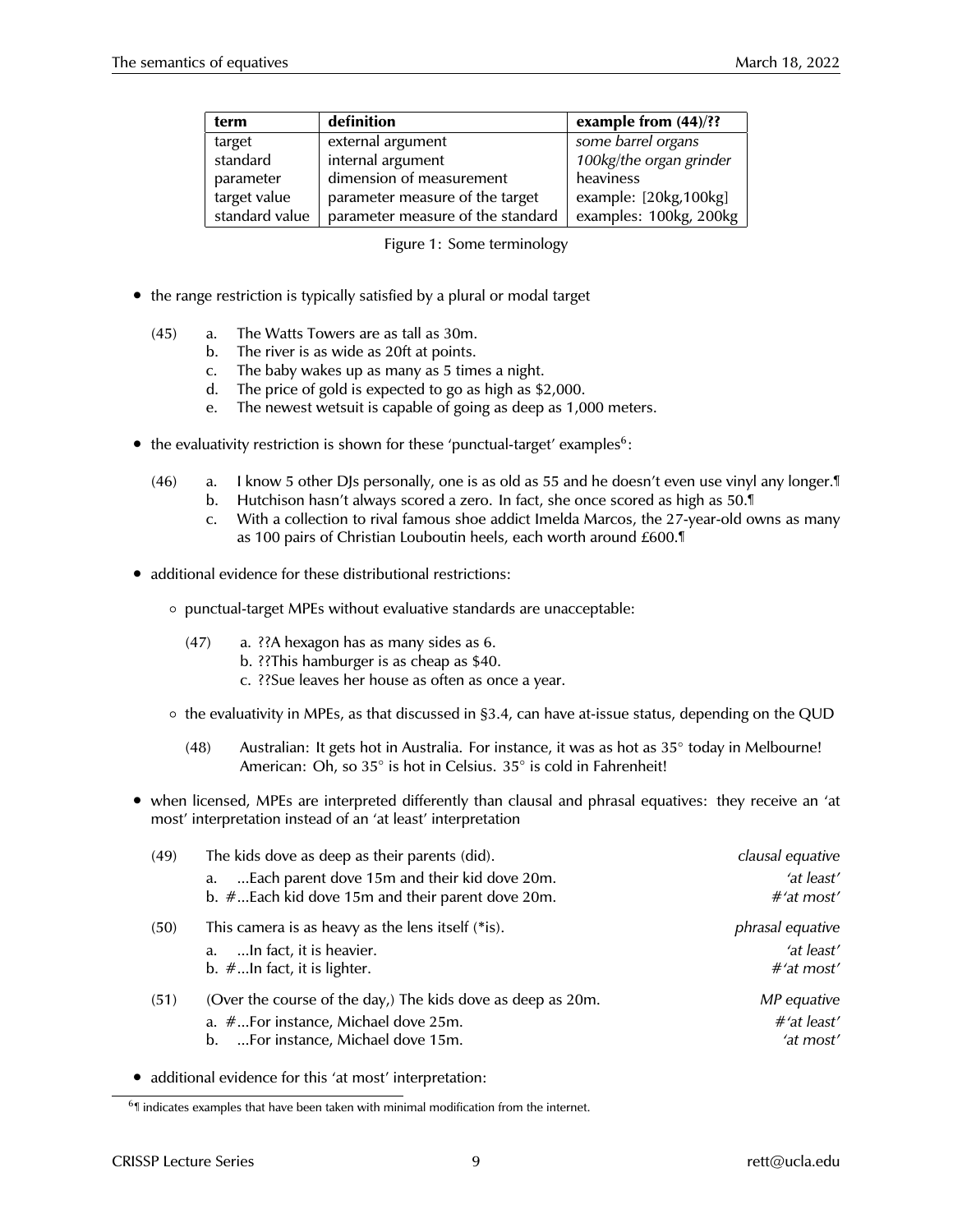- (52) Holocaust deniers say **as many as 250,000 people** were killed in the Dresden air raid. ...Irvin asserted that the figure was "between a minimum of 100,000 and a maximum of 250,000."¶
- (53) Q: Does anyone know what '100m Water Resistant' means? A: 100 meters means "up to a depth of 100 meters". A 0 : Yep, it can go **as deep as 100 metres**.¶
- (54) Heat index up to 100◦ . [...] On the bright side, humidity levels will be moderate.... Combine this with highs in the mid-90s and the heat index could still go **as high as 100 degrees**.¶
- (55) The details... let us know that Sarah is **as old as 60** and no younger than 40 when they marry.¶
- crucially, since the 'at most' interpretation is present for all of the MPEs, we can't offer a mononicity-based account for the reading like we did for 'at most' modal equatives above
- these data pose the following challenges to the analysis of explicit equatives outlined above:
	- how does the 'at least' interpretation disappear?
	- what is the source of the 'at most' interpretation?
	- what is the source of the other distributional restrictions?
	- why do MPs condition these differences?

### **4.2 a manner-implicature analysis of MPEs**

- central claims:
	- all (sufficientive-based) explicit equatives are formed from *as*, which encodes a non-strict linear ordering  $\geq$  (nothing new here)
	- in addition to being the weak member on a quantity scale with the corresponding MP comparative, MPEs are weak members on a manner scale with the corresponding MP construction, as in  $(56)^7$ 
		- $(56)$  a. The linguists are taller than 6ft.  $\rightarrow$  The linguists are as tall as 6ft.
			- b. The linguists are 6ft tall.  $\leftrightarrow$  The linguists are as tall as 6ft.



Figure 2: The proposed scale for measure phrase equatives

◦ crucially, clausal equatives have no such unmarked alternatives:

| (57) | a. *Hutchison is Jones tall.          | (cf. Hutchison is as tall as Jones.) |
|------|---------------------------------------|--------------------------------------|
|      | b. *Hutchison once scored Jones high. | (cf. as high as Jones)               |

◦ this additional manner implicature (relative to MP comparatives, clausal equatives) explains the distributional restrictions on MPEs as well as their tendency to receive an 'at most' interpretation

<sup>7</sup>While not all adjectives can form an MP construction (\**Bowling balls are 20lbs heavy*, \**She scored 50 points high*, Lehrer 1985), MP constructions without adjectives (*Bowling balls are 20lbs, She scored 50 points*) also count as less marked alternatives.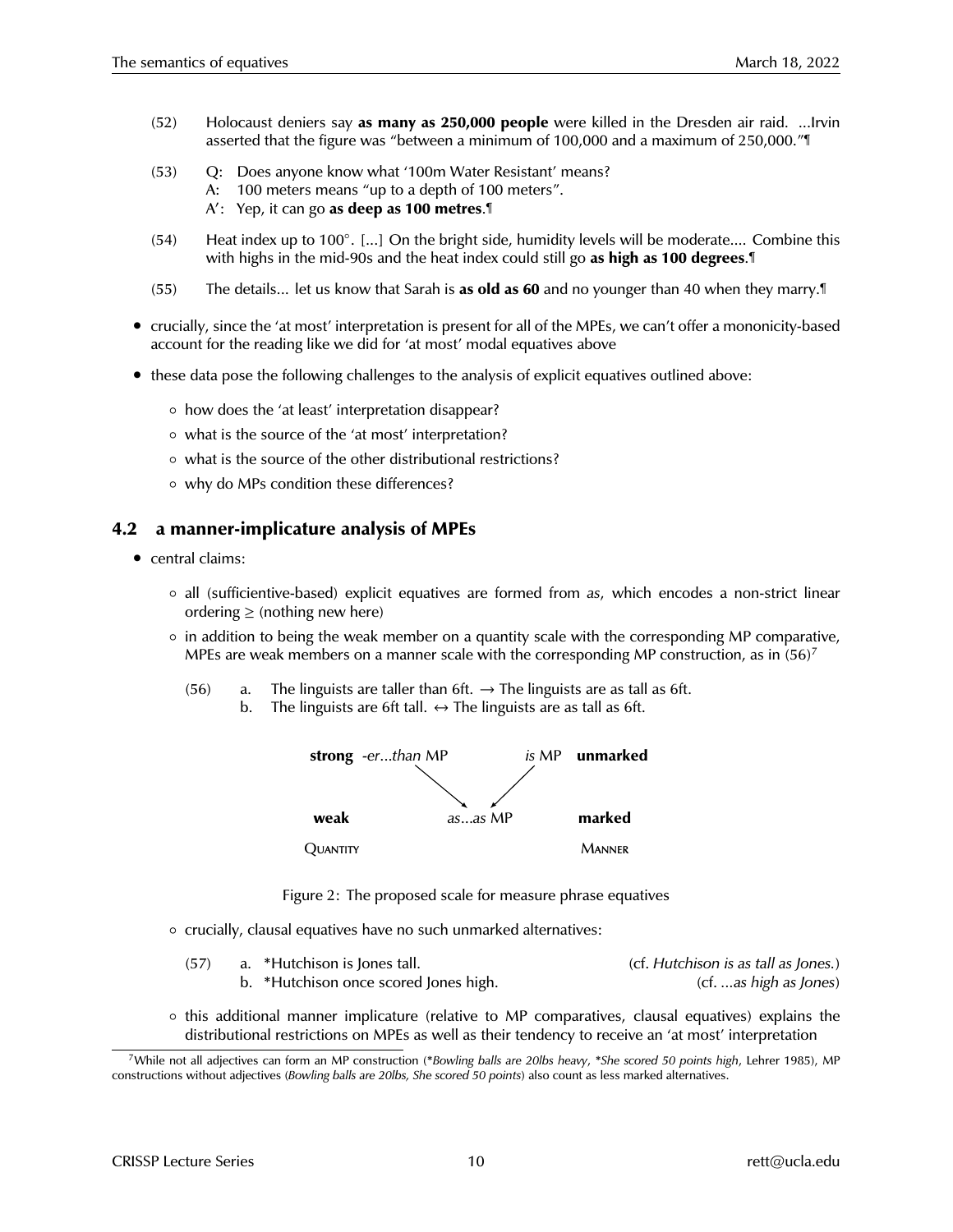#### **4.2.1 some technical details**

- there are complications with plurals in comparison constructions (Stateva, 2005; Fitzgibbons et al., 2009);
	- (58) a. The linguists are taller than the philosophers.
		- b. The linguists are as tall as the philosophers.
		- they can receive maximal ("all of") interpretations
		- they can receive non-maximal ("some of") interpretations
		- this is expected given their behavior outside of comparison constructions (Malamud, 2012)
- I use Link's (1983) star operator ∗ to signify a predicate that is closed under sum formation: it maps a set *P* to a predicate that applies to any sum of things that each count as *P*
- I use Link's (1983) supremum operator  $\sigma$  and a context-sensitive relation  $\Box$  to approximate the analysis in Fitzgibbons et al. 2009
	- this allows us to use context to fix a representative subgroup of the denoted plural, whether it's the maximal plural group or something less than that
	- $\circ$  ' $x \sqsubset \sigma y'$  means 'x is a representative subgroup of the maximal plurality of y'
	- (59) The linguists are as tall as A.
		- a.  $\exists$ x[x  $\sqsubset$  σy.\*linguist(y) ∧ мѧх( $\lambda$ d.\*tall(x,d)) ≥ мѧх( $\lambda$ d'.tall(a,d)]
		- b. strengthened:  $\exists x [x \sqsubset \sigma y$ .\*linguist(*y*)  $\land$   $\forall$   $\forall x (\lambda d$ .\*tall(x,d)) =  $\forall x (\lambda d'$ .tall(a,d))])

#### **4.2.2 the influence of manner implicature**

• an MPE's Q- and M-implicatures interact to create three possible uses: i) evaluative 'exactly'; ii) range 'at most'; or iii) 'at least' (see Figure 3)



Figure 3: Possible implicatures calculated for MPEs

- **scenario 1**: punctual MPE uttered in a Q-implicature-supporting context
	- in these contexts, the punctual MPE has a strengthened, 'exactly' interpretation due the Q-implicature

(60) [B is as tall as  $6'3''$ ] =  $\text{max}(\lambda \text{d.tall}(b,d)) \ge 6'3''$ a.  $\neg$ ( $\text{max}(\lambda \text{d.tall}(\text{b},\text{d})) > 6'3$ Q-implicature b. strengthened:  $\text{max}(\lambda \text{d}.\text{tall}(\text{b},\text{d})) = 6'3''$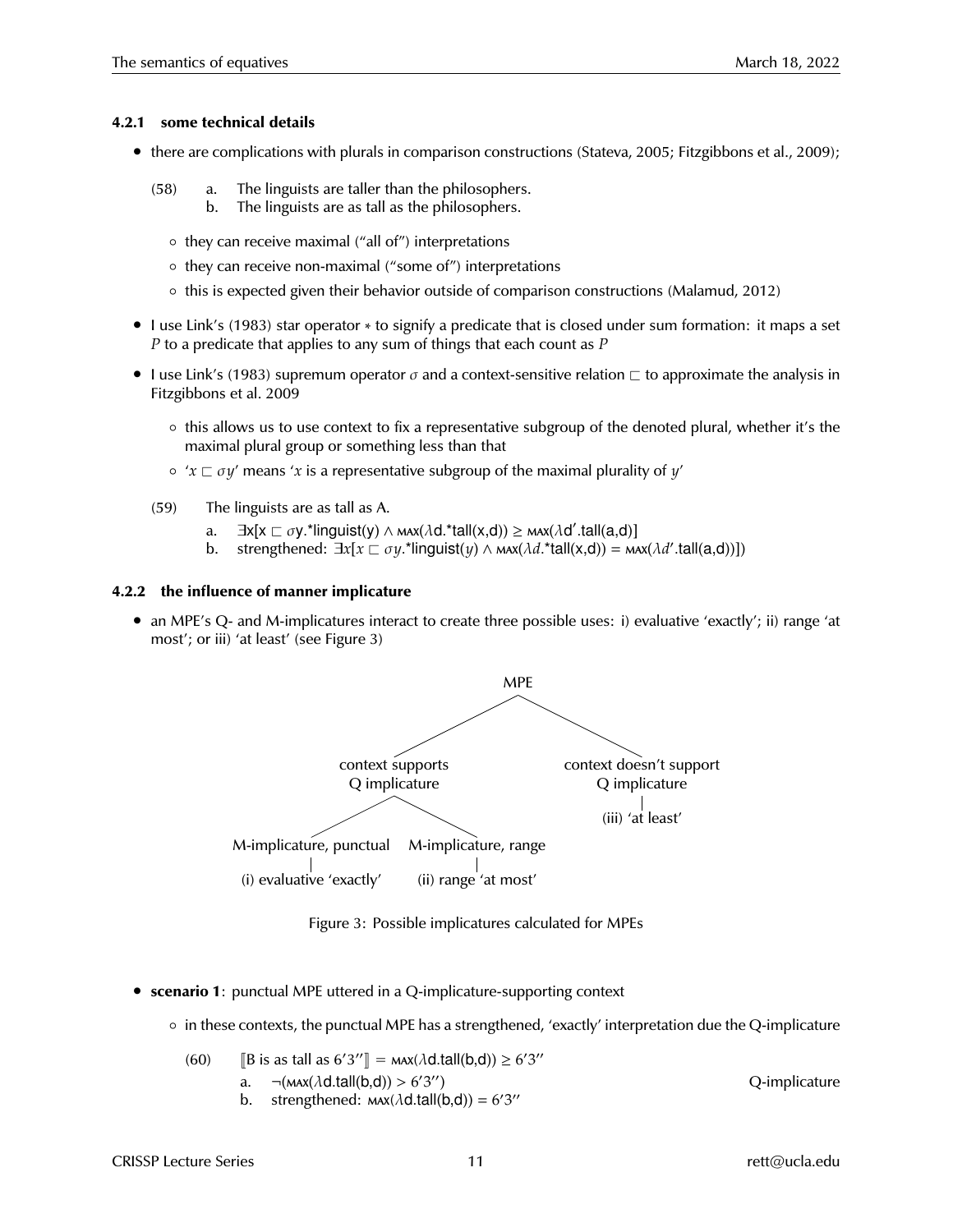◦ and so will a corresponding MP construction.

(61) 
$$
[B \text{ is } 6'3'' \text{ tall}] = \text{tall}(b, 6'3'')
$$
 (Q-strengthened: and no taller)

- because the MPE and MPC are M-alternatives, the use of the complex alternative triggers the implicature that the marked construction describes a marked scenario; evaluativity results (Rett, 2015b)
- like other Manner implicatures (Levinson, 2000), the evaluativity associated with MPEs isn't cancelable: it's tied to the form, not the content
	- $(62)$  a. One of the DJs I know is as old as 55 and even he doesn't use vinyl any longer. #He's one of the youngest DJs I know.
		- b. Hutchison once scored as high as 50 on the Scorecard. #That is a very low score.
- **scenario 2**: speaker utters a range MPE in a Q-implicature-supporting context
	- plural or range MP constructions with an 'exactly' reading carry a homogeneity presupposition...
		- (63) The linguists are 5ft tall.
			- a. 'at least': the linguists are all *d*-tall for some  $d \geq 5$ ft, or the shortest is exactly 5ft tall. b. 'exactly': the linguists are all exactly 5ft tall, or the shortest is exactly 5ft tall.
		- (64) a. The linguists are exactly 5ft tall. *(all the linguists)* b. It's false that the linguists are exactly 5ft tall. *(not any)*
	- ...but plural or range MPEs receiving an 'exactly' interpretation don't (recall the range restriction).
		- (65) The linguists are as tall as 5ft.
			- a. 'at least': the linguists are all *d*-tall for some  $d \geq 5$ ft, or the shortest is at least 5ft.
			- b. 'exactly': the linguists are all exactly 5ft tall, or the shortest is exactly 5ft.
		- (66) a. The linguists are exactly as tall as 5ft. *(all the linguists)* b. It's false that the ling. are exactly as tall as 5ft. *(not all)*
	- so plural MP constructions and range MPEs are not M-alternatives:
		- ∗ if the linguists are equally tall, (63) and (65) are licensed, but the MPE is marked, so evaluative
		- ∗ if the linguists are not equally tall, (63) isn't licensed, so (65) doesn't have a less marked alternative
	- option 1: stipulate the HP for MP constructions, derive the range restriction for MPEs accordingly
	- option 2: assume the HP is the unmarked, stereotypical interpretation and the range restriction is the marked, atypical situation (cf. McCawley 1973; Horn 1984 on periphrasis, e.g. *kill* and *cause to die*)
	- either explains why universal quantifiers (but not strong modals) make bad MPE targets: universal DPs must scope outside DegPs (Kennedy, 1999; Heim, 2000), requiring a homogenous interpretation
		- (67) a. ??Every linguist is as tall as 5ft.
			- b. ??All mature labradors are as heavy as 30lbs.
	- they also both derive the 'inclusive at most' interpretation
		- ∗ the truth conditions require that the tallest be at least 5ft;
		- ∗ the Q-implicature prevents the linguists from exceeding 5ft;
		- ∗ and the M-implicature requires that they differ in height
		- (68) The linguists are as tall as 5ft.
			- a.  $\exists x[x \sqsubset \sigma y$ .\*linguist(*y*)  $\land$  Max( $\lambda d$ .\*tall(*x*, *d*))  $\geq$  5ft]
			- b.  $\sim$ <sub>2</sub>  $\neg$   $(\exists x[x \sqsubset \sigma y.*$ linguist(*y*)  $\land$  Max( $\lambda d.tall*(x, d)) > 5ft$ ])
			- c.  $\sim_M \neg(\forall x[x \subset \sigma y.*$ linguist(*y*)  $\rightarrow$ \*tall(*x*, 5ft)])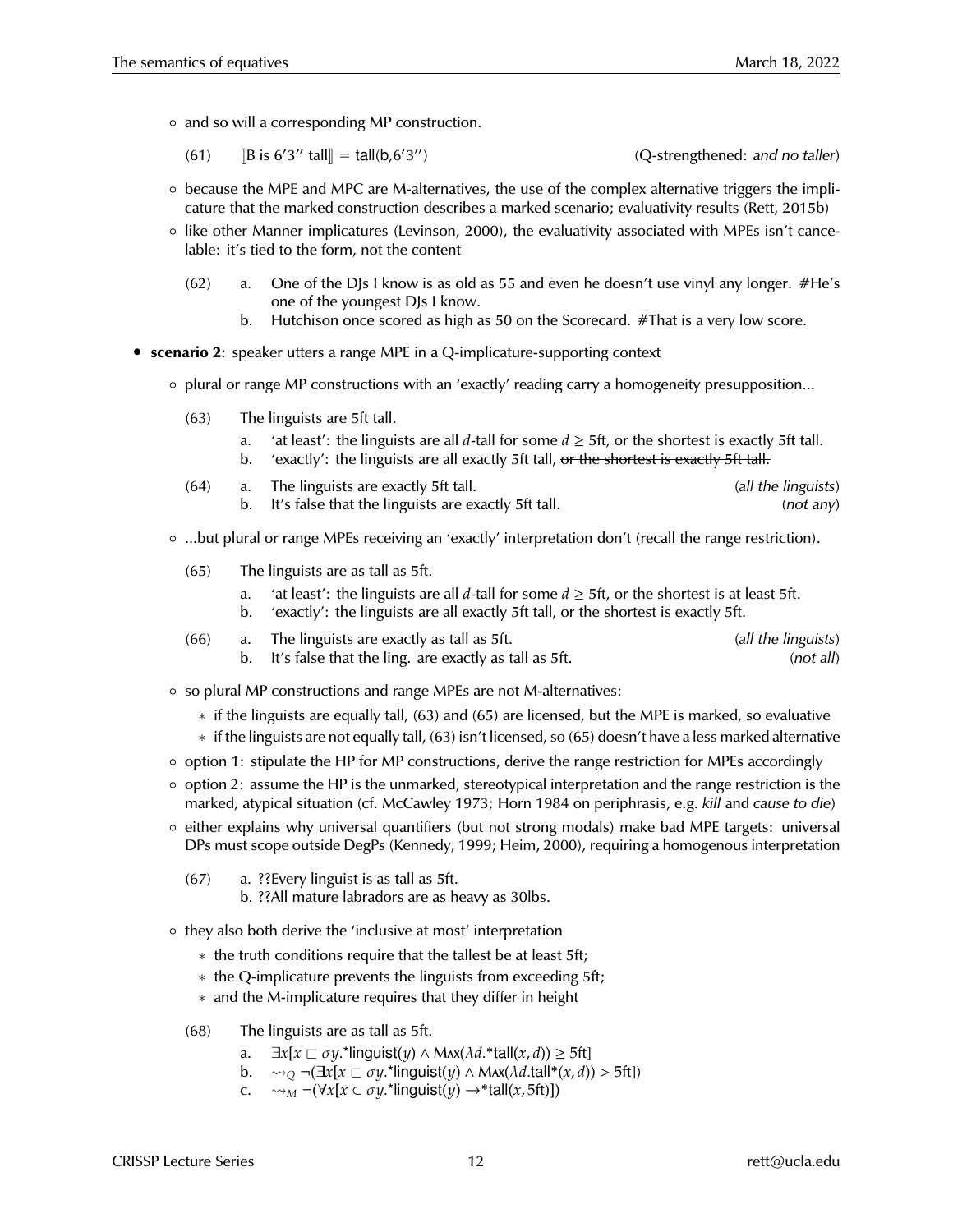|                                                                  | $S_1$ | $S_2$ | $S_3$             | $\mathbf{S}_4$ | $S_5$ |
|------------------------------------------------------------------|-------|-------|-------------------|----------------|-------|
| linguist 1                                                       | 4ft   | 6ft   | 4ft               | 5ft            | 4ft   |
| linguist 2                                                       | 4ft   | 6ft   | $4\frac{1}{2}$ ft | 5ft            | 5ft   |
| linguist 3                                                       | 4ft   | 6ft   | 5 <sup>T</sup>    | 5ft            | 6ft   |
| TCs: $Max \geq 5$ ft                                             | F     | Т     |                   |                | т     |
| $\rightsquigarrow_{\text{O}}$ : $\neg$ (Max > 5ft)               | т     | F     |                   |                | F     |
| $\rightsquigarrow_M$ : $\neg(\forall x \subset y[tall(x, 5ft)])$ | F     | F     |                   | F              |       |
| MPE acceptability                                                | x     | x     |                   |                |       |

Figure 4: Interpretive possibilities, *The linguists are as tall as 5ft*

- **scenario 3**: Q-implicature is not supported
	- in contexts that don't promote Q-implicature calculation:
		- ∗ neither MP constructions nor MPEs mean 'exactly'; but
		- ∗ MPCs don't have a homogeneity presupposition, so they're always M-alternatives for MPEs
	- the analysis predicts that, in such contexts, MPEs will be evaluative...
	- ...but will have an 'at least' interpretation! These are unusual but attested.
		- (69) with overt *at least*:
			- a. [T]here were little old ladies, probably at least as old as 70, on the machines.¶
			- b. The temperature has to be at least as low as 20 degrees to make snow. On a cold day, the snow machines are going full blast at Sunset Ski.¶
		- (70) disjoined with a comparative:
			- a. A deluxe hot chocolate could be as much as 500 or more calories....¶
			- b. Most of them are at least as tall as 6'4" or taller....
		- (71) when MP is salient:
			- A: I just saw a nature documentary, and it left me truly terrified of snakes. Is it true that they grow as long as 40 feet?¶
			- B: Yes, snakes grow as long as 40 feet... in fact, they grow to be 42 feet! *at least*
			- B': Yes, snakes grow as long as 40 feet... #in fact, they grow to be 38 feet! #at most
		- (72) in DE environments:
			- a. Wolters said his height has helped him lead South Dakota State's offense. "Most point guards aren't as tall as 6'4", and I can definitely see over the defense a little better than smaller guards can," he said.¶
			- b. "How many (cicadas) you have will depend on how long your trees have been there," said Nixon. "If your trees are as old as 100 years you will have more and if your trees are 50 years or less you won't have many."¶

## **5 an extension to modified numerals**

## **5.1 the standard data**

- the above account is based on:
	- a) the observation that MPEs can be formed with any dimension of measurement and MP, not just quantity and numerals; and
	- b) independent evidence that the equative is the weak, non-strict counterpart of the comparative.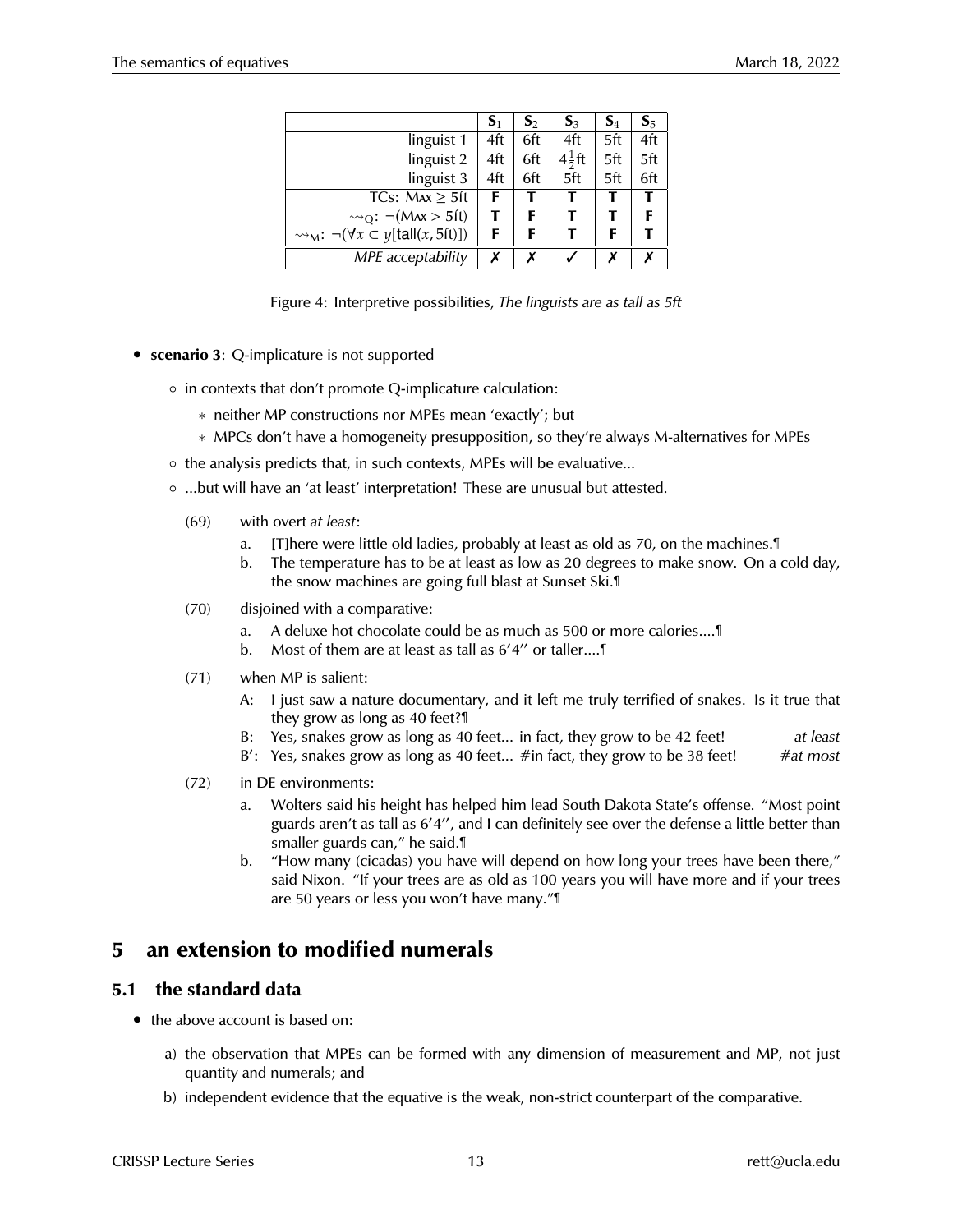| <b>Class A</b>                           | Class B                                          |
|------------------------------------------|--------------------------------------------------|
| more/fewer/less than n (comparative)     | at least/most n (superlative)                    |
| $many/no$ more than n (differential)     | <i>n</i> or <i>more/fewer/less</i> (disjunctive) |
| between n and m, over/under n (locative) | from n to m, from/up to n (directional)          |
|                                          | maximally/minimally n, n tops (other)            |

Figure 5: Nouwen's (2010) original modified numeral typology

- question: to what extent can we extend a manner-implicature approach to the differences between Class A and B modifiers generally (especially given considerations in Westera and Brasoveanu, 2014)?
- some of the observed differences:
	- compatibilty with exact knowledge (i.e., ignorance implicature cases, Geurts and Nouwen 2007)

| (73) | I know exactly how many sides sides a hexagon has |  |  |  |
|------|---------------------------------------------------|--|--|--|
|      |                                                   |  |  |  |

- a. A hexagon has more than 3 sides. *Class A* b. #A hexagon has up to 4 sides. *Class B*
- compatibility with permission modals (Geurts and Nouwen, 2007)
	- (74) a. You may have fewer than three beers... but of course, you may have four. b. You may have up to three beers... #but of course, you may have four.
- context-sensitive 'bottom-of-scale effects' (Cummins et al., 2012; Schwarz et al., 2012)

| (75) | a. More than one person died in the crash.        | Class A |
|------|---------------------------------------------------|---------|
|      | b. $\#\bigcup p$ to one person died in the crash. | Class B |

## **5.2 a new perspective**

- I can only address a subset of Geurts and Nouwen (2007)'s modified numerals:
	- some of them seem relatively unacceptable in English: *??John owns beginning with 10 shoes*;
	- the superlative has been argued to behave distinctly from other Class B modifiers, thus requiring an independent treatment (Coppock and Brochhagen, 2013). It:
		- ∗ can modify implicit scales (Krifka, 1999);
		- ∗ can act as a sentential modifier (Coppock and Brochhagen, 2013);
		- ∗ is more semantically complex than the comparative and other modified numerals (Heim, 1995; Sharvit and Stateva, 2002)
		- ∗ doesn't display BOS effects (cf. (75)): *At most one person died...*
- claim: the superlative aside (although see Coppock and Brochhagen, 2013), Class A and B modifiers differ in strictness, like the comparative and equative

| Class A (strict)                     | Class B (non-strict)                  |
|--------------------------------------|---------------------------------------|
| more/fewer/less than n (comparative) | as many/few/much/little as (equative) |
| between n and m (open interval)      | from n to m (closed interval)         |
| over/under n (locative)              | up to n (directional)                 |
| n and more/higher/less (conjunctive) | n or more/higher/less (disjunctive)   |

Figure 6: A new perspective on the Class A/Class B distinction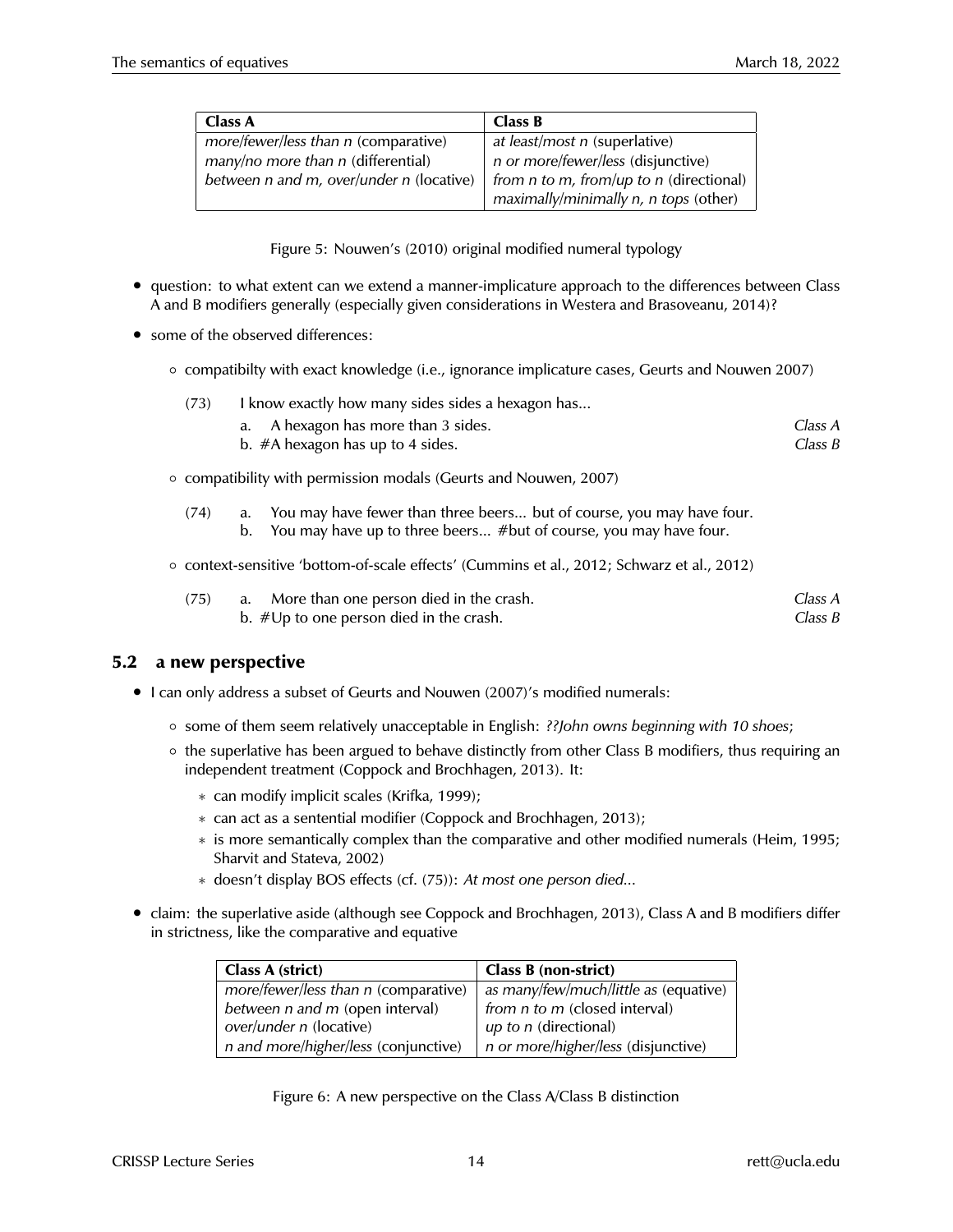- Class A modifiers asymmetrically entail Class B modifiers
	- (76) (I'm not sure how many shoes John owns, but...)
		- a. He owns under 15 pairs.  $\rightarrow$  /  $\nrightarrow$  He owns up to 15 pairs.
		- b. He owns 15 and more pairs.  $\rightarrow$  /  $\leftarrow$  He owns 15 or more...
- Class B (but not A) modifiers overlap in meaning with MP constructions
	- (77) John owns exactly 5 pairs of shoes.
		- a.  $\rightarrow$  John owns {5 and more/under 5} pairs of shoes. *Class A*
		- b.  $\rightarrow$  John owns {5 or more/up to 5} pairs of shoes.  $\rightarrow$  *Class B*
- notice: while they've been called 'modified numerals' and traditional examples only involve the dimension of quantity, these constructions are compatible with any dimension of measurement and MP
	- (78) a. Sue is over/up to 6ft tall.
		- b. John weighs between/from 150lbs and/to 200lbs.
		- c. Mary scored 50 points and/or higher.
- so it's unappealing to encode the difference semantically, in e.g. null quantity adjectives (Nouwen, 2010)
- an approach to the difference that appeals to M-implicature is pragmatic and therefore appropriately broad (Westera and Brasoveanu, 2014)
- it also follows (in spirit) a major aspect of the approach in Nouwen 2010: the idea that Class B modifiers compete with their MP construction counterparts
- the restrictions on MPEs subsume those for Class B modified numerals
	- the ignorance implicature as the range restriction
		- ∗ the observation is that Class B modifiers are unacceptable in contexts in which the speaker knows the precise value... these are contexts in which the target value is punctual
		- ∗ the manner implicature account correctly predicts that Class B modifiers are compatible with speaker knowledge if the target value is a range for other reasons (Buring, 2007):
			- (79) I know how many players a volleyball team can have...
				- a. A team can have up to 6 players. *directional Class B*
				- b. A team can have 2 players or more. *connective Class B*
	- bottom-of-scale effects as the evaluativity restriction
		- ∗ Class Bs cannot modify a relatively low number (Schwarz et al., 2012)
		- ∗ if this were evaluativity (instead of some similar restriction), the manner-implicature account would predict that Class B modifier constructions could have a metalinguistic interpretation
			- (80) a. [My blood pressure] has also been up to 120/103 which is mind-blowing.¶
				- b. It certainly makes me think that if these ordinary, everyday people can lose 100 pounds or more, I should be able to lose a few pounds myself.¶
	- permission modals and the Q-implicature
		- ∗ a typical generalization: Class A modifiers seem to be granting permission without prohibiting other options, while Class B modifiers describe constraints on all possible scenarios.
		- ∗ the Class B Q-implicature is calculated at the VP level (Chierchia et al., 2009); so the Class B version is less permissive semantically $8$

 $8$ This Q-implicature doesn't seem cancelable; this is plausibly the result of additional manner implications arising from competition with the MP construction *The book may be 200 pages long*.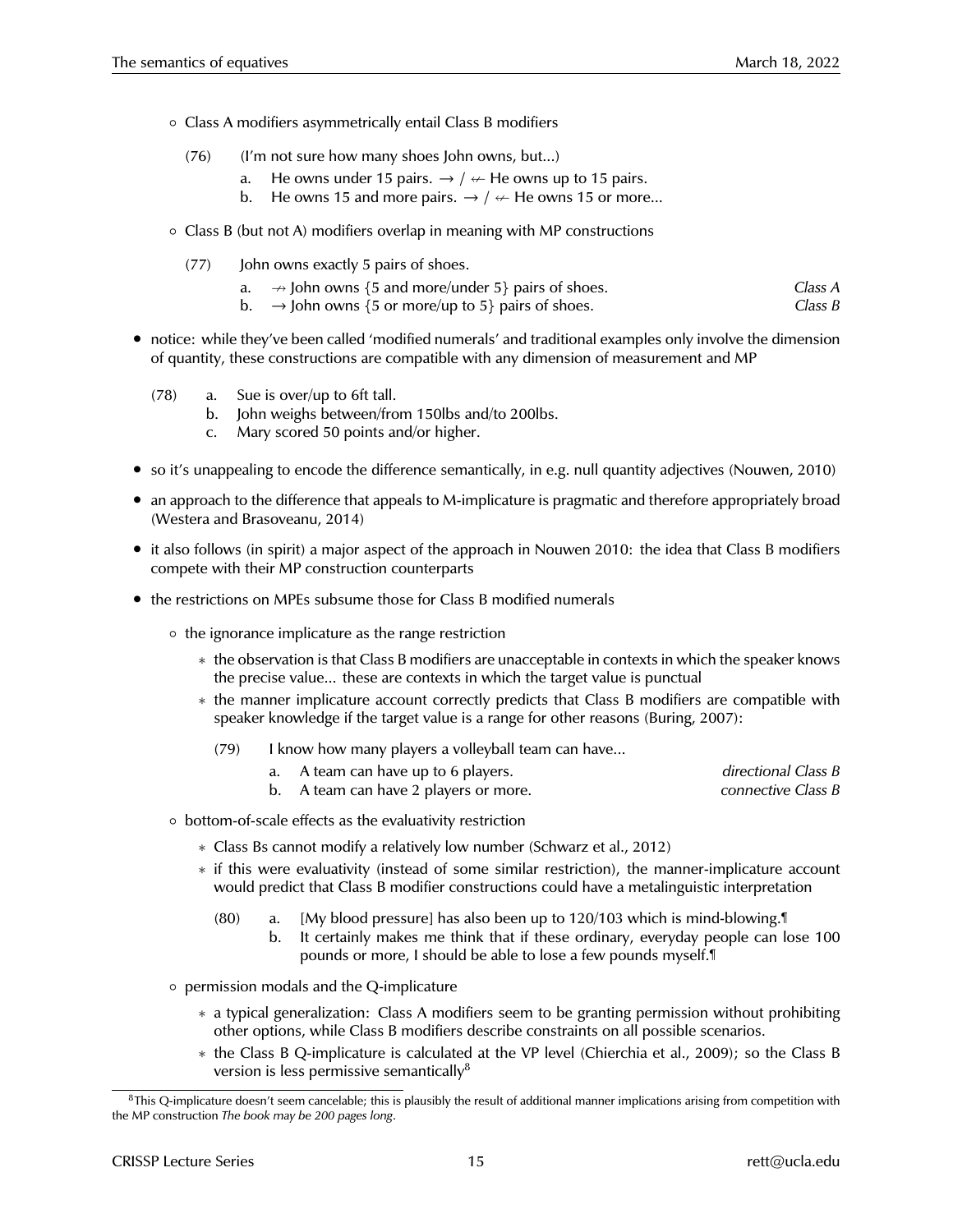- (81)  $\blacksquare$  The book may be longer than 200 pages  $= \exists w \in Acc \left[ Max(\lambda d. long_w(b, d)) > 200 \right]$
- (82) JThe book may be as long as 200 pages  $= \exists w \in Acc \left[ Max(\lambda d. long_w(b, d)) \ge 200 \right]$ 
	- a.  $\sim_Q \neg (\exists w \in Acc \ [\text{Max}(\lambda d. \text{long}_w(b, d)) > 200])$
	- b. strengthened: The book can be 200p but it not longer.
- ∗ note that we don't predict a similar complication with necessity modals (Buring, 2007), because these are non-monotonic, and thus don't trigger scalar implicature

## **6 conclusions**

## **6.1 local conclusions**

- sufficientive-based explicit equatives seem like the counterpart to explicit comparatives...
- ...and it does in fact seem like they denote degree quantifiers
	- they license NPIs, in contrast to other types of equatives
	- they're modifiable by factor modifiers in a way e.g. demonstrative-based explicit equatives aren't
	- they're evaluative in a different way than positive constructions, and so require a different analysis
	- they are weak/strong ambiguous, predictable given their relationship to explicit comparatives
- explicit equatives with weak modals in the main clause appear to have 'at most' interpretations, but are really just imposing an 'exactly' restriction on an existential modal claim
- measure phrase equatives (MPEs) also seem to have 'at most' interpretations, in addition to 'at least' and 'exactly' interpretations, how is this possible?
	- MPEs in contexts that don't support Q-strengthening have an 'at least' interpretation and a range restriction (a non-homogeneity requirement)
	- MPEs with punctual target values and Q-strengthening receive an evaluative 'exactly' interpretation
	- MPEs with range target values and Q-strengthening receive an 'at most' interpretation
- this explains some noted differences (e.g. the 'ignorance implicature') between classes of modified numerals

## **6.2 global conclusions**

- there are so many ways to grammatically encode similarity!
- in addition to versions of each type of comparative strategy (e.g. predicative, coordinate), equative or similative strategies are possible with correlativization, or with relativization and predicate modification
	- there seems to be a difference in what sorts of semantic objects (i.e. lexicalized, non-lexicalized) can be assimilated with what type of morphological strategy
	- but while a few strategies must be modeled using degrees, only one must be modeled using a degree quantifier, so equatives are a good place to test the difference between these two capabilities
	- and while comparatives and equatives share a lot of semantic properties (e.g. the ability to derive degree interpretations from parameters that don't lexicalize degree arguments)...
	- ...the relative-clause nature of (some) equative strategies allows for hypothetical comparison, while comparatives do not (cf. *She acted more if she was injured*
- so we can't overlook equatives in our study of degree constructions! they're arguably more sophisticated and informative than comparatives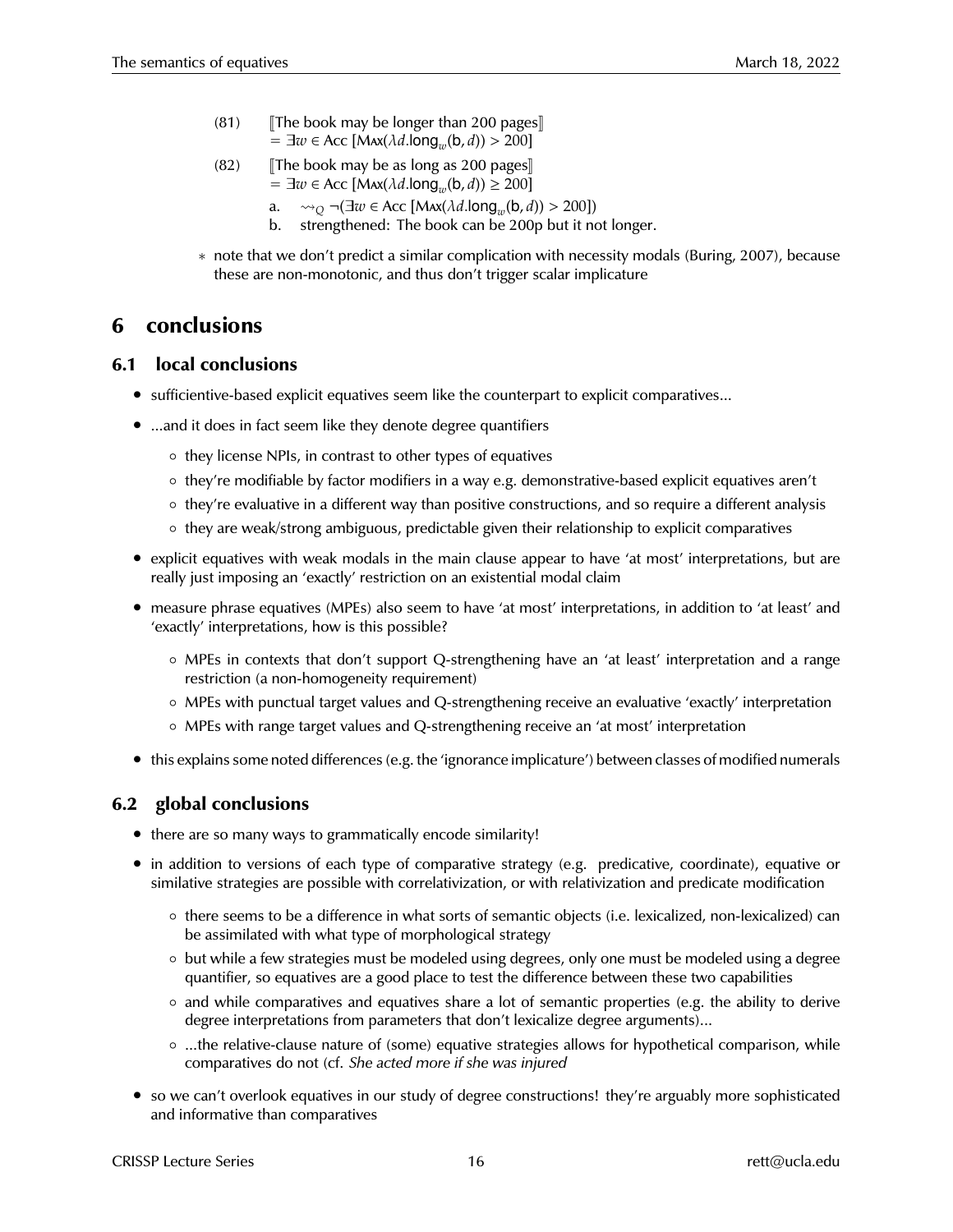## **appendix: Manner implicature formalism**

• Horn (1984) recasts Grice's maxims into a Q Principle (Make your contribution sufficient, say as much as you can) and an R Principle (Make your contribution necessary; say no more than you must). This "division of pragmatic labor" results in an equilibrium, namely:

### (83) **Horn's Principle of Least Effort Hornes 2008 Hornes 2008 Hornes 2008 Hornes 2008 Hornes Hornes Hornes Hornes Hornes Hornes Hornes Hornes Hornes Hornes Hornes Hornes Hornes Hornes**

22) The use of a marked (relatively complex [...]) expression when a corresponding unmarked (simpler, less "effortful") alternate expression is available tends to be interpreted as conveying a marked message (one which the unmarked alternative would not or could not have conveyed).

### (84) **Quantity implicatures**

- a. involve Q scales, which hold fixed markedness and order elements wrt informativity
- b. are calculated relative to the Q Principle

## (85) **Manner implicatures**

- a. involve M scales, which hold fixed informativity and order elements wrt markedness
- b. are calculated relative to the R Principle (when a marked form is used) or the Q Principle (when an unmarked form is used)
- (Katzir, 2007) defines Q-alternatives based on 'parse trees': effectively trees with explicit morphology; he redefines the Q Principle accordingly, with <,∼ denoting relations of structural complexity
	- (86) Q-alternatives (Katzir, 2007, 679, modified slightly): Let φ be a parse tree. The set of **Q-alternatives** for φ, written as  $A_Q(\phi)$ , is defined as  $A_Q(\phi) := \{ \phi' : \phi' \sim \phi \}.$
	- (87) The Q Principle: Don't use  $\phi$  if there is another  $\phi' \in A_Q(\phi)$  such that  $\phi'$  is weaklyassertable<sup>9</sup> sentence  $\phi' \in A_{Qstr}(\phi)$  such that  $[\![\phi']\!] \subset [\![\phi]\!]$ . and  $[\![\phi']\!]$  asymmetrically entails  $[\![\phi]\!]$ .
- we can define M-alternatives and the M Principle as effective duals of these,  $\dot{a}$  la Horn:
	- (88) M-ALTERNATIVES: Let  $\phi$  be a parse tree. The set of **M-alternatives** for  $\phi$ , written as  $A_M(\phi)$ , is defined as  $A_M(\phi) := {\phi' : [\phi'] \leftrightarrow [\phi]].}$
	- (89) THE M PRINCIPLE: Don't use  $\phi$  if there is another  $\phi' \in A_M(\phi)$  such that  $\phi'$  is assertable and  $\phi' < \phi$ .
- we can formalize Horn's Principle of Least Effort ("Marked forms are associated with marked meaning"):
	- (90) **The Marked Meaning Principle**: For parse trees  $\phi$ ,  $\phi'$  such that  $\phi' \in A_M(\phi)$  and  $\phi' < \phi : \phi$ carries the Manner implicature: " $\llbracket \phi \rrbracket$  is atypical".

## **references**

Bale, A. (2008). A universal scale of comparison. *Linguistics and Philosophy*, 31:1–55.

Barker, C. (2002). The dynamics of vagueness. *Linguistics and Philosophy*, 25:1–36.

Bierwisch, M. (1989). The semantics of gradation. In Bierwisch, M. and Lang, E., editors, *Dimensional Adjectives: Grammatical Structure and Conceptual Interpretation*, pages 71–237. Springer-Verlag.

Bolinger, D. (1972). *Degree Words*. Mouton, Paris.

Breheny, R. (2008). A new look at the semantics and pragmatics of numerically quantified noun phrases. *Journal of Semantics*, 25:93–xx.

Bresnan, J. (1973). Syntax of comparative clause construction in English. *Linguistic Inquiry*, 4:275–344.

Bumford, D. and Rett, J. (2021). Rationalizing manner-driven evaluativity inferences. *Sinn und Bedeutung*, 25:187–204.

Buring, D. (2007). The least *at least* can do. In *Proceedings of the West Coast Conference on Formal Linguistics 26*, University of California, Berkeley.

<sup>&</sup>lt;sup>9</sup> $\phi$  is weakly assertable by a speaker S iff *S* believes  $\phi$  is true, relevant, and justified.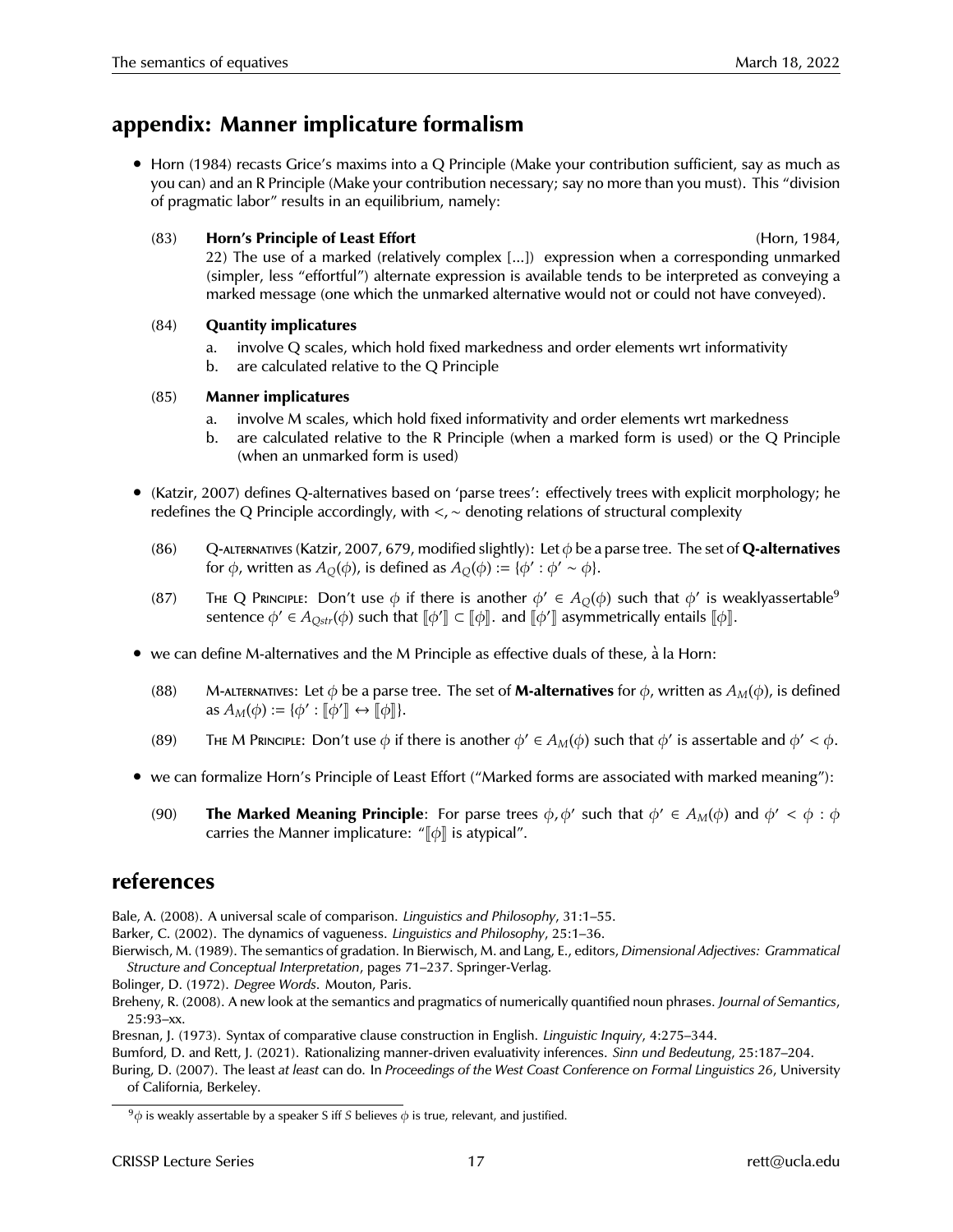Carston, R. (1988). Implicature, explicature and truth-theoretic semantics. pages 155–81.

- Chierchia, G., Fox, D., and Spector, B. (2009). The grammatical voice of scalar implicatures and the relationship between semantics and pragmatics. In Portner, P., editor, *Handbook of Semantics*. Mouton de Gruyter.
- Coppock, E. and Brochhagen, T. (2013). Raising and resolving issues with scalar modifiers. *Semantics and Pragmatics*, 6:1–57.

Cresswell, M. (1976). The semantics of degree. In Partee, B., editor, *Montague Grammar*. Academic Press.

Croft, W. and Cruse, D. A. (2004). *Cognitive Linguistics*. Cambridge University Press.

- Cummins, C., Sauerland, U., and Solt, S. (2012). Granularity and scalar implicature in numerical expressions. *Linguistics and Philosophy*, 35:135–169.
- Doetjes, J. (2012). On the (in)compatibility of non-neutral adjectives and measure phrases. In Guevara, A., Chernilovskaya, A., and Nouwen, R., editors, *Proceedings of SuB 16*. MITWPL.
- Fitzgibbons, N., Sharvit, Y., and Gajewski, J. (2009). Plural superlatives and distributivity. In Friedman, T. and Ito, S., editors, *Proceedings of SALT XVIII*, pages 302–318. Cornell University.
- Geurts, B. (2006). Take 'five': the meaning and use of a number word. In Vogeleer, S. and Tasmowski, L., editors, *Non-definiteness and plurality*, pages 311–329. Benjamins.
- Geurts, B. and Nouwen, R. (2007). "At least" et al.: the semantics of scalar modifiers. *Language*, 83:533–559.
- Grano, T. (2012). Mandarin *hen* and universal markedness in gradable adjectives. *Natural Language and Linguistic Theory*, 30:513–565.
- Haspelmath, M. and Buchholz, O. (1998). Equative and similative constructions in the languages of Europe. In van der Auwera, J. and Ó Baoill, D., editors, *Adverbial constructions in the languages of Europe*, pages 277–334.
- Heim, I. (1985). Notes on comparatives and related matters. Ms., University of Texas, Austin.
- Heim, I. (1995). Notes on superlatives. Ms., MIT.
- Heim, I. (2000). Degree operators and scope. In Jackson, B. and Matthews, T., editors, *Proceedings of SALT X*, pages 40–64. CLC Publications.
- Heim, I. (2003). On quantifiers and NPIs in comparative clauses. Ms., MIT.
- Heim, I. (2007). Little. In Gibson, M. and Howell, J., editors, *Proceedings of SALT* XVI. CLC Publications.
- Hellan, L. (1981). *Towards an Integrated Analysis of Comparatives*. Narr, Tubingen.
- Henkelmann, P. (2006). Constructions of equative comparison. *Sprachtypologie und Universallenforschung*, 59(4):370–398.
- Hoeksema, J. (1983). Negative polarity and the comparative. *Natural language and linguistic theory*, 1:403–434.
- Hoeksema, J. (1984). To be continued: the story of the comparative. *Journal of Semantics*, 3:93–107.
- Horn, L. (1972). *On the Semantic Properties of the Logical Operators in English*. PhD Thesis, University of California, Los Angeles.
- Horn, L. (1984). Toward a new taxonomy for pragmatic inference: Q- and R-based implicature. In Shiffrin, D., editor, *Meaning, form and use in context*, pages 11–42. Georgetown University.
- Horn, L. (1991). Duplex negatio affirmat... the economy of double negation. *Chicago Linguistics Society*, 27:80–106.
- Huitink, J. and Spenader, J. (2004). Cancelation-resistant PCs. In van der Sandt, R. and Geurts, B., editors, *Proceedings of the ESSLLI Workshop on Implicature and Conversational Meaning*.
- Katzir, R. (2007). Structurally-defined alternatives. *Linguistics and Philosophy*, 30:669–690.
- Kennedy, C. (1999). *Projecting the Adjective: The syntax and semantics of gradability and comparison*. Garland Press.
- Kennedy, C. (2015). A "de-fregean" semantics (and neo-gricean pragmatics) for modified and unmodified numerals. *Journal of Semantics*, 8.
- Klein, E. (1980). A semantics for positive and comparative adjectives. *Linguistics and Philosophy*, 4:1–45.
- Krifka, M. (1996). Pragmatic strengthening in plural predications and donkey sentences. In Spence, J., editor, *Proceedings of SALT VI*, pages 136–153. CLC Publications.
- Krifka, M. (1999). At least some determiners aren't determiners. In Turner, K., editor, *The semantics/pragmatics interface from different points of view*, volume 1 of *Current Research in the Semantics/Pragmatics Interface*, pages 257–291. Elsevier Science B.V.
- van Kuppevelt, J. (1995). Discourse structure, topicality and questioning. *Journal of Linguistics*, 31:109–147.
- Ladusaw, W. (1979). *Polarity as inherent scope relations*. PhD Thesis, University of Texas, Austin.
- Lappin, S. (2000). An intensional parametric semantics for vague quantifiers. *Linguistics and Philosophy*, 23:599–620.
- Lehrer, A. (1985). Markedness and antonymy. *Journal of Linguistics*, 21:397–429.
- Levinson, S. (2000). *Presumptive meanings: the theory of generalized conversational implicature*. MIT Press.
- Link, G. (1983). The logical analysis of plurals and mass terms: a lattice-theoretical approach. In Bauerle, R., Schwarze, C., and von Stechow, A., editors, *Meaning, Use and Interpretation of Language*, pages 302–323. Walter de Gruyter.
- Malamud, S. (2012). The meaning of plural definites: A decision-theoretic approach. *Semantics & Pragmatics*, 3:1–58.
- Matushansky, O. (2001). More of a good thing: Russian synthetic and analytic comparatives. In *Proceedings of FASL 10*. University of Michigan Press.
- McCawley, N. (1973). Boy! Is syntax easy. *Proceedings of the Ninth Regional Meeting of the Chicago Linguistics Society*, pages 369–377.
- Nouwen, R. (2010). Two kinds of modified numerals. *Semantics and Pragmatics*, 3:1{41.